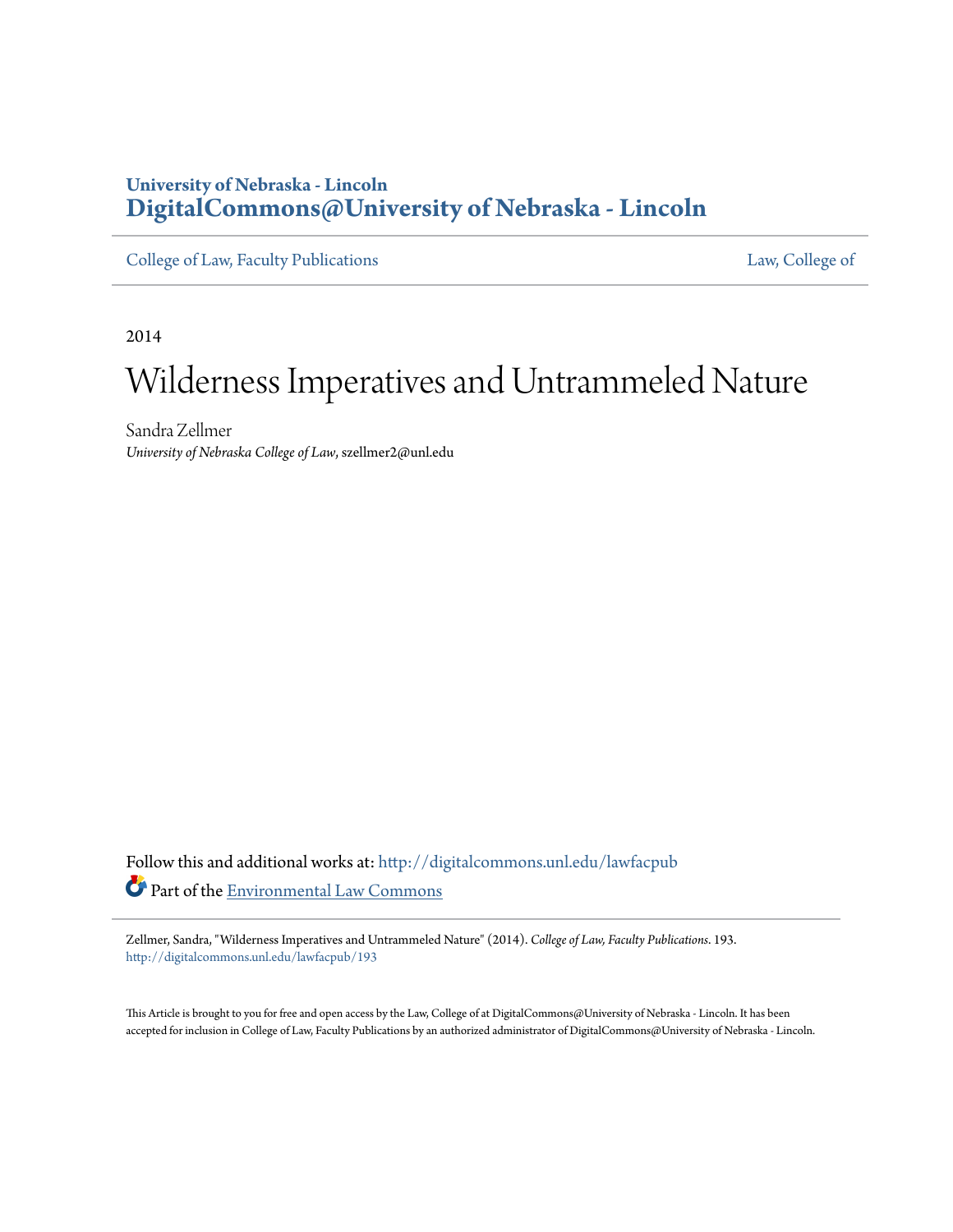Published in Environmental Law and Contrasting Ideas of Nature: A Constructivist Approach, Keith H. Hirokawa, Editor. Cambridge University Press, 2014. ISBN: 9781107033474

9

# Wilderness Imperatives and Untrammeled Nature

### Sandra Zellmer<sup>1</sup>

#### introduction

Wilderness is often considered the epitome of naturalness – what nature ought to be. Indeed, in many ways, society, through its environmental laws, has prioritized the protection of wilderness over other areas of nature and other aspects of naturalness. We give our wilderness areas iconic names, like Delirium, Desolation, Devil's Backbone, River of No Return, and Superstition, and we idealize them and treat them as something utterly unique and apart from our technology-ridden daily lives.

The nation's preeminent wilderness statute, the Wilderness Act of 1964, is credited with significant preservation achievements. Over the years, the Act has remained remarkably robust, with few legislative revisions. The Act is so well loved that, as Professor Rodgers notes, it is "virtually repeal-proof."<sup>2</sup> During almost every congressional session since <sup>1964</sup>, new wilderness areas have been added to the system or existing areas have been expanded.

But are wilderness areas really natural? And if they are something other than natural, does that diminish their value to society and to environmental law? As we grapple with these questions, a related issue comes to mind. By prioritizing "fenced-off" remote wilderness areas through stringent legal restrictions, are we unintentionally diminishing the idea of nature and short-changing a more holistic relationship between humans and nature, wherever we might encounter it? Historian William Cronon argues that the "mythic meanings attached to wilderness" – and the perception that humans

<sup>&</sup>lt;sup>1</sup> Portions of this chapter are derived from Sandra Zellmer, Water, Wilderness, and Climate Change, 42 ENVTL. L. 313 (2012).<br><sup>2</sup> William H, Rodgers, Jr., The Seven Statutory Wonders of U.S. Environmental Law: Origins and

Morphology, 27 Loy. L.A. L. Rev. 1009, 1013 (1994).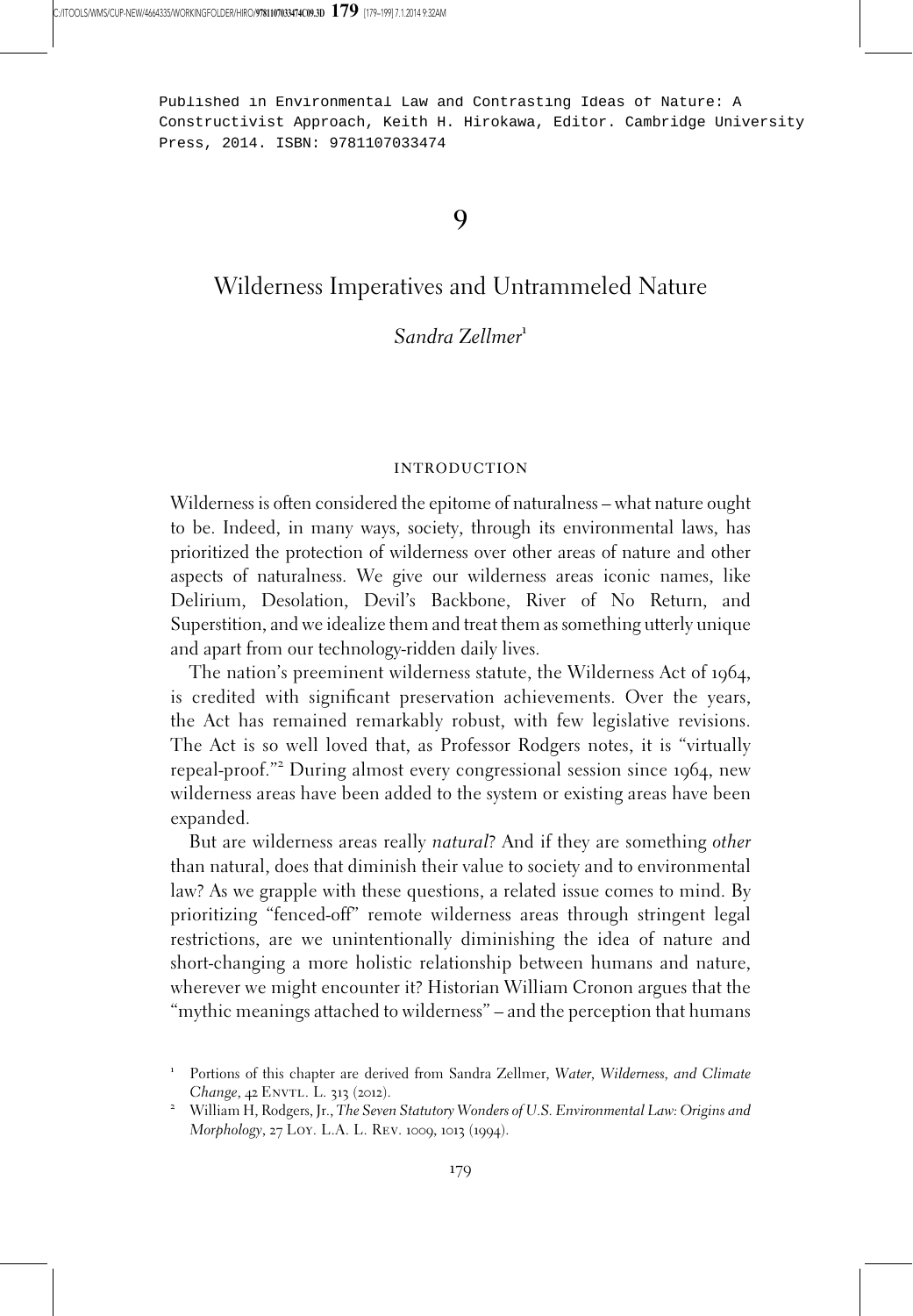are apart from nature – "prevent realization of [other] important environmental values."<sup>3</sup> If this is true, must the "wooly-headed, tree-hugging worldview ... which has long idealized wilderness (as true nature) while simultaneously designating humanity as the scourge of the planet, 'die so that something new can live,'" as Ted Nordhaus and Michael Shellenberger posited in The Death of Environmentalism?<sup>4</sup>

This chapter addresses these questions by tracing the origins and purposes of the Wilderness Act and by examining the Act's role within the constellation of federal environmental laws and its continuing impact on society and on individual well-being. It argues that, contrary to the views of Cronon, Nordhaus, and Shellenberger, idealizing wilderness does not diminish our relationship with nature; rather, it enriches it just as much if not more than it did in 1964.

Admittedly, much has changed since 1964. We now have a more sophisticated scientific understanding of complex, dynamic ecological processes, which arguably undercuts the Act's overarching equilibrium-dominated theme. We also face unparalleled pressures wrought by climate change, which arguably calls for adaptive management interventions to maintain or restore disrupted ecological communities in hopes of keeping protected areas as natural as possible. But instead of preventing the realization of other important values related to nature, many of which are explored in this book, the wilderness construct provides a symbolic, spiritual, and ecological touchstone for some of our deepest feelings about natural areas – solitude, peace, quiet, and freedom from mechanized and motorized technologies that otherwise surround us and saturate our society and our environment.

#### wilderness and naturalness

On September 3, 1964, the date that the Wilderness Act was signed into law, a nation still reeling from the assassination of President Kennedy and alarmed by Rachel Carson's report of environmental calamity, embraced the lofty

<sup>&</sup>lt;sup>3</sup> Gregory H. Aplet & David N. Cole, The Trouble with Naturalness: Rethinking Park and Wilderness Goals 12, 25-26, in BEYOND NATURALNESS: RETHINKING PARK AND Wilderness Stewardship in an Era of Rapid Change 1–11 (Cole & Yung eds. 2010) (quoting William Cronon, THE TROUBLE WITH WILDERNESS: OR GETTING BACK TO THE WRONG NATURE [1995]).<br><sup>4</sup> Keith Floor, *The Great Schism in the Environmental Movement* (Dec. 12, 2012), http://www.slate.

com/articles/health\_and\_science/science/2012/12/modern\_green\_movement\_eco\_pragmatists\_ are\_challenging\_traditional\_environmentalists.single.html (quoting Death of Environmentalism: Global Warming Politics in a Post-Environmental World (2004), at http://www.thebreakthrough. org/images/Death\_of\_Environmentalism.pdf).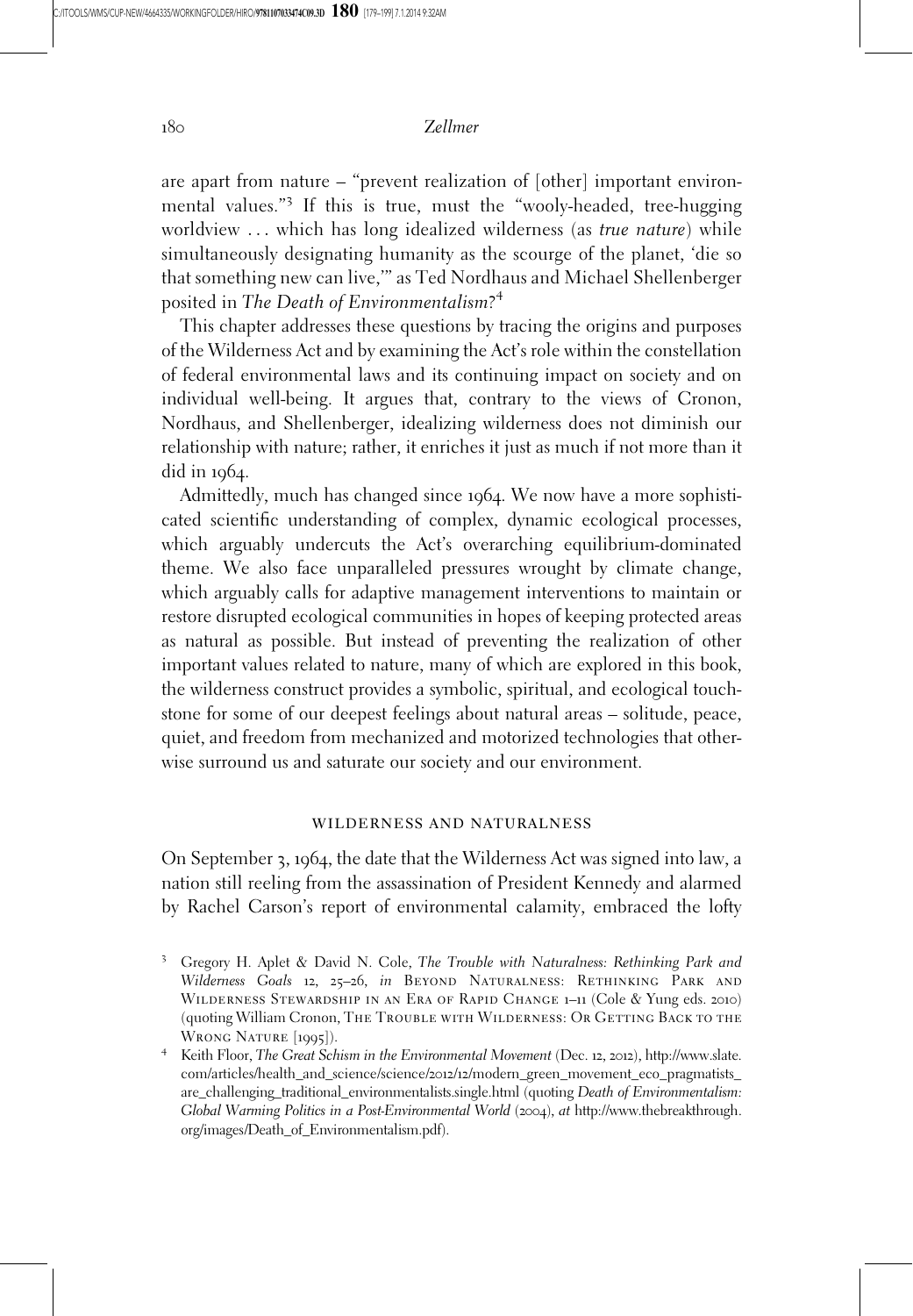preservationist goals of the Act as an expression of something uplifting, virtuous, and uniquely American.<sup>5</sup> Enacted just two months after the Civil Rights Act of 1964, <sup>6</sup> the Wilderness Act reflects common spiritual and humanist themes. In particular, four distinctively spiritual objectives emerged during the congressional hearings: protecting pristine lands as created by God; recognizing and preserving remote, quiet places to encounter God; providing space for spiritual renewal; and protecting wild areas as places of escape from the distractions and temptations of the modern world. In his work on The Spiritual Values of Wilderness, Professor John Nagle identified a fifth value in theological scholarship: wilderness as a place for the spiritual testing of a person's character and strength.<sup>7</sup>

The Wilderness Act encapsulates these themes by protecting certain federal lands retaining a "primeval character and influence." For an area to be designated as wilderness under the Act, it must meet the following criteria:

(1) Generally appears to have been affected primarily by the forces of nature, with the imprint of man's work substantially unnoticeable; (2) has outstanding opportunities for solitude or a primitive and unconfined type of recreation; (3) has at least five thousand acres of land or is of sufficient size as to make practicable its preservation and use in an unimpaired condition; and  $(4)$  may also contain ecological, geological, or other features of scientific, educational, scenic, or historical value.<sup>8</sup>

Since 1964, Congress has designated wilderness areas within every major category of the federal public lands: national forests, national parks, wildlife refuges, and public lands managed by the Bureau of Land Management (BLM). There are more than 700 federally designated wilderness areas in forty-four states, covering more than 107 million acres of land, or around 5 percent of the United States land base. In the lower forty-eight states, about 75 percent is located within only five ecoregions: one desert ecoregion – the Mojave Desert of California – and four high-elevation ecoregions – the southern and middle Rocky Mountains, the Sierra Nevada Mountains, and the Cascade Mountains of the Pacific Northwest.

Wilderness designations include immense swaths of land, such as Wrangell-St. Elias in Alaska, which contains more than 9 million acres, and the Frank Church-River of No Return Wilderness in the Rockies, with more than

<sup>5</sup> Robert L. Glicksman & George Cameron Coggins, Wilderness in Context, 76 Denv. U. L. Rev. <sup>383</sup>, <sup>385</sup>–<sup>86</sup> (1999). <sup>6</sup> Civil Rights Act of <sup>1964</sup>, Pub. L. No. <sup>88</sup>–352, <sup>78</sup> Stat. <sup>241</sup> (enacted July <sup>2</sup>, <sup>1964</sup>) (codified in

various sections of Title 42 of the U.S. Code).<br>
7 John Nagle, *The Spiritual Values of Wilderness*, 35 ENVTL. L. 955, 960 (2005).<br>
<sup>8</sup> Wilderness Act, 16 U.S.C.  $\int$  1131(c) (2006).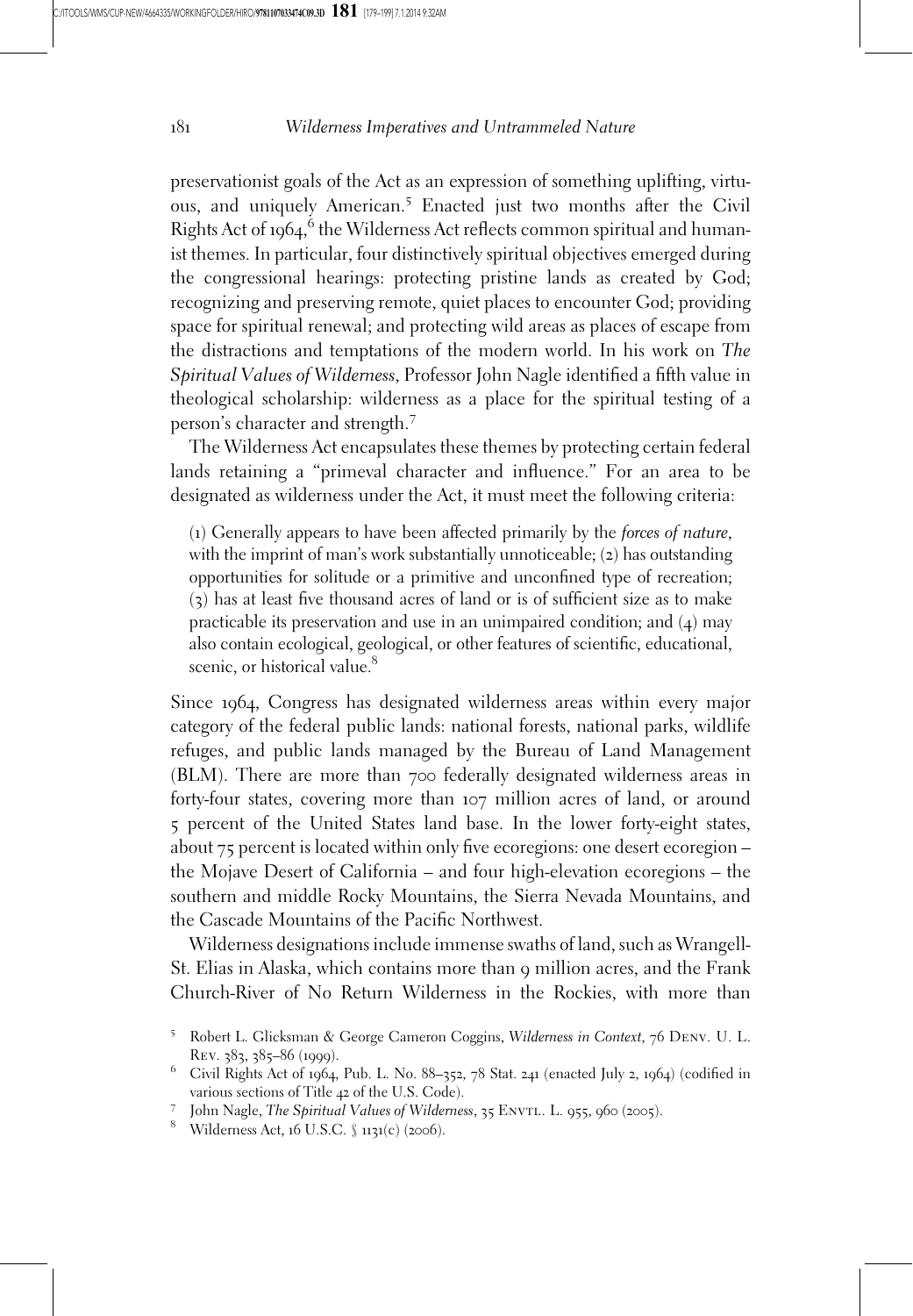2 million acres. But small areas amenable to "preservation and use in unimpaired condition" are also included in the system. For example, the Rocks and Islands Wilderness in California encompasses nineteen acres of coastal shoreline, reefs, and islands situated within the Pacific flyway, and Pelican Island Wilderness covers a scant six acres of lagoon within the Indian River in Florida, initially set aside as a bird haven by President Theodore Roosevelt in 1903.

Once designated, land managers are directed to protect and manage wilderness areas "so as to preserve ... *natural* conditions."<sup>9</sup> However, neither "natural" nor "wild" is defined in the Act. It may well be that the sponsors of the Wilderness Act thought that the two terms were synonymous, and in 1964 scientists who believed in the equilibrium theory of nature might have agreed – if we just let it be wild and unmanipulated, it will be natural.

In today's common vernacular, "natural" is understood as "existing in or produced by nature," as opposed to artificial or human made.<sup>10</sup> People tend to identify naturalness with landscapes that function and look like they did at some point in history before human disturbance. Thus, some notion of "historical fidelity" often goes hand in hand with the idea of naturalness. As Aplet and Cole suggest, "[n]aturalness could be measured as the degree to which a place retains the ecological composition and structure – dynamic yet bounded over time – that characterized the system before the dramatic anthropogenic modifications of the recent past."<sup>11</sup> Likewise, scientists may perceive an area as natural if its composition, structure, and ecological processes reflect conditions that would have prevailed in the absence of modern, technological humans.<sup>12</sup> Such areas are generally unaffected by pollution, have intact assemblages of wildlife and plant species, and are not altered by infrastructure, such as roads, dams, towers, pipelines, or buildings.

"Wild" – free, untamed, and autonomous – is a related concept, but it is not synonymous. The principal author of the Wilderness Act, Howard Zahniser, defined the term as "untrammeled" – "not being subjected to human controls and manipulations that hamper the free play of natural forces."<sup>13</sup> He contrasted wilderness areas with parks and felt a desperate need to protect at least some federal landholdings from recreational motorists and the tendency

<sup>&</sup>lt;sup>9</sup> 16 U.S.C. § 1133(c) (2006).<br><sup>10</sup> Webster's Third New International Dictionary 1506–07 (Philip Babcock Gove ed., <sup>11</sup> Aplet & Cole, su*pra* note 3, at 19–20.<br><sup>12</sup> Id. at 13. 12 Id. at 13. 13 Doug Scott, The ENDURING WILDERNESS 2 (2004) (quoting letter from Howard Zahniser to

C. Edwards Graves [Apr. 25, 1959]).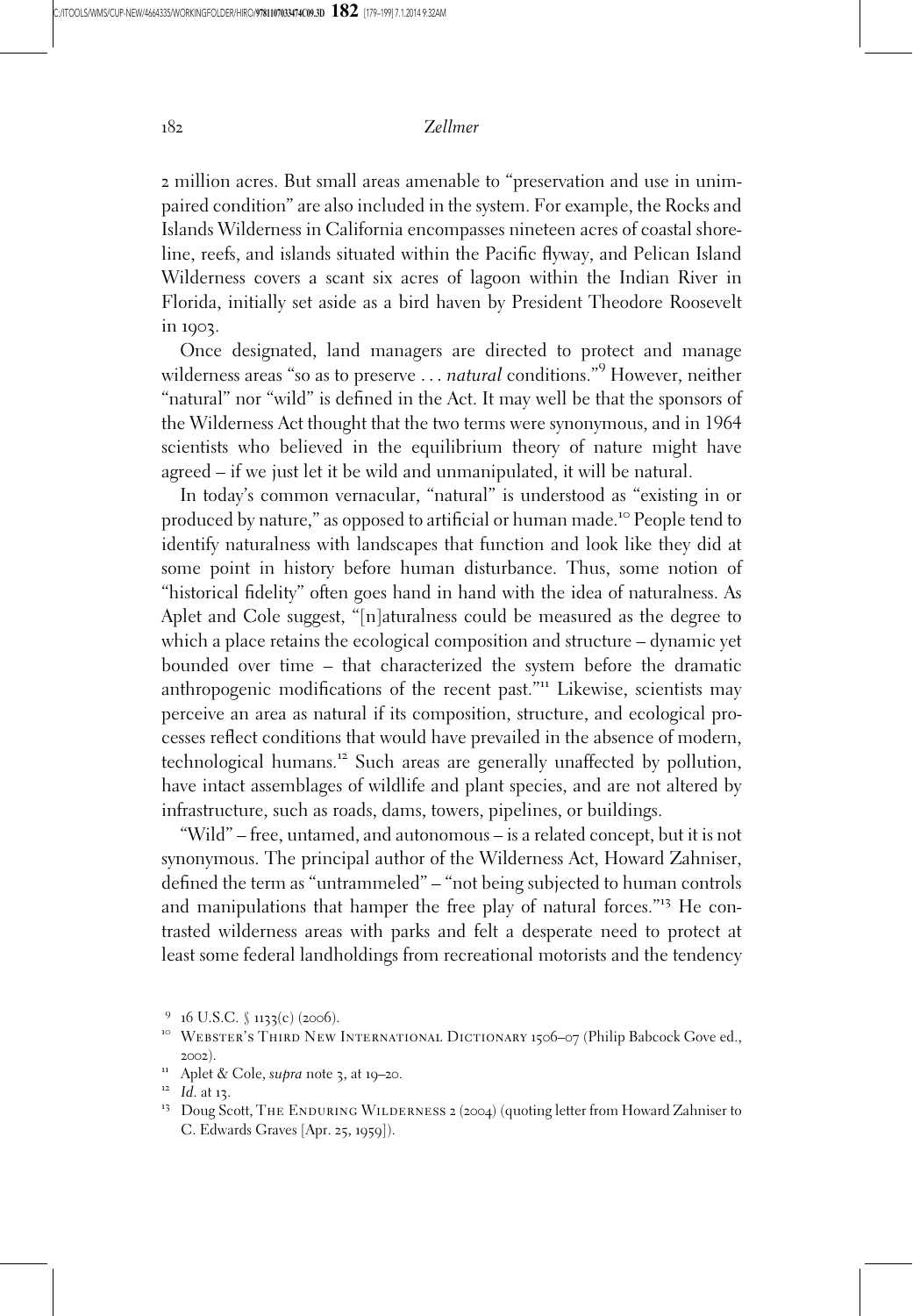"to barber and manicure wild America."<sup>14</sup> Zahniser and other drafters and sponsors of the Act were at least as interested – if not more – in minimizing human intervention in wilderness areas as in maintaining high-quality ecological conditions.<sup>15</sup>

When Congress decided to embrace Zahniser's ideas by passing the Act in 1964, it was not writing on a blank slate. The first official wilderness-like reserve in the National Forest System was established in 1924, with the adoption of assistant forester Aldo Leopold's proposal to set aside an area within the Gila National Forest. Leopold knew that his proposal would be "rank heresy to some minds," because Forest Service lands were used extensively for timber harvesting and grazing. However, Leopold believed that wilderness preservation provided important low-impact recreational opportunities that could be reconciled with existing utilitarian goals.<sup>16</sup> At around the same time, portions of the Superior National Forest, now known as the Boundary Waters Canoe Area Wilderness, were given administrative protection, and road building was prohibited in the White River National Forest to preserve the primeval "mood" of Trappers Lake basin.<sup>17</sup> U.S. Forest Service Regulation L-20, issued in 1929, provided formal guidance for establishing and managing primitive areas. It established broad guidelines to maintain natural conditions "for purposes of public education and recreation," leaving the details for individual area plans.<sup>18</sup> During the <sup>1930</sup>s, wilderness policies were strengthened under the leadership of Bob Marshall, head of the Forest Service Division of Recreation and Lands.<sup>19</sup> Regulation L-<sup>20</sup> was replaced with the "U Regulations," which provided for classification of undeveloped areas as wilderness, wild, or primitive and prohibited roads, motorized vehicles, and logging in wilderness and wild areas.<sup>20</sup> The prohibition against motorized vehicles was subsequently extended to primitive areas, and the U Regulations became the basis for the Wilderness Act of 1964.

- <sup>14</sup> Aplet & Cole, su*pra* note 3, at 17.<br><sup>15</sup> Paul S. Sutter, Driven Wild: How the Fight Against Automobiles Launched the MODERN WILDERNESS MOVEMENT 14 (2002); Daniel N. Cole, Paradox of the Primeval:<br>Ecological Restoration in Wilderness, 18 ECO. RESTORATION 77-86 (2000).
- <sup>16</sup> Aldo Leopold, The Wilderness and Its Place in Forest Recreational Policy, 19 J. FORESTRY 718, <sup>719</sup> (1921). <sup>17</sup> Michael McCloskey, The Wilderness Act of <sup>1964</sup>: Its Background and Meaning, 45 Or. L. Rev.
- 
- 288, 296–97 (1966). 18 Charles F. Wilkinson and H. Michael Anderson, LAND AND RESOURCE PLANNING IN THE NATIONAL FORESTS 338–39 (1998).<br><sup>19</sup> Id. at 340.<br><sup>20</sup> 36 C.F.R. § 216.20 (1939). *See McMichael v. United States*, 355 F.2d 283, 286 (9th Cir. 1965)
- 
- (upholding conviction for operating motorized vehicle in primitive area in violation of U Regulations, 36 C.F.R. § 251.21(a) (1963)).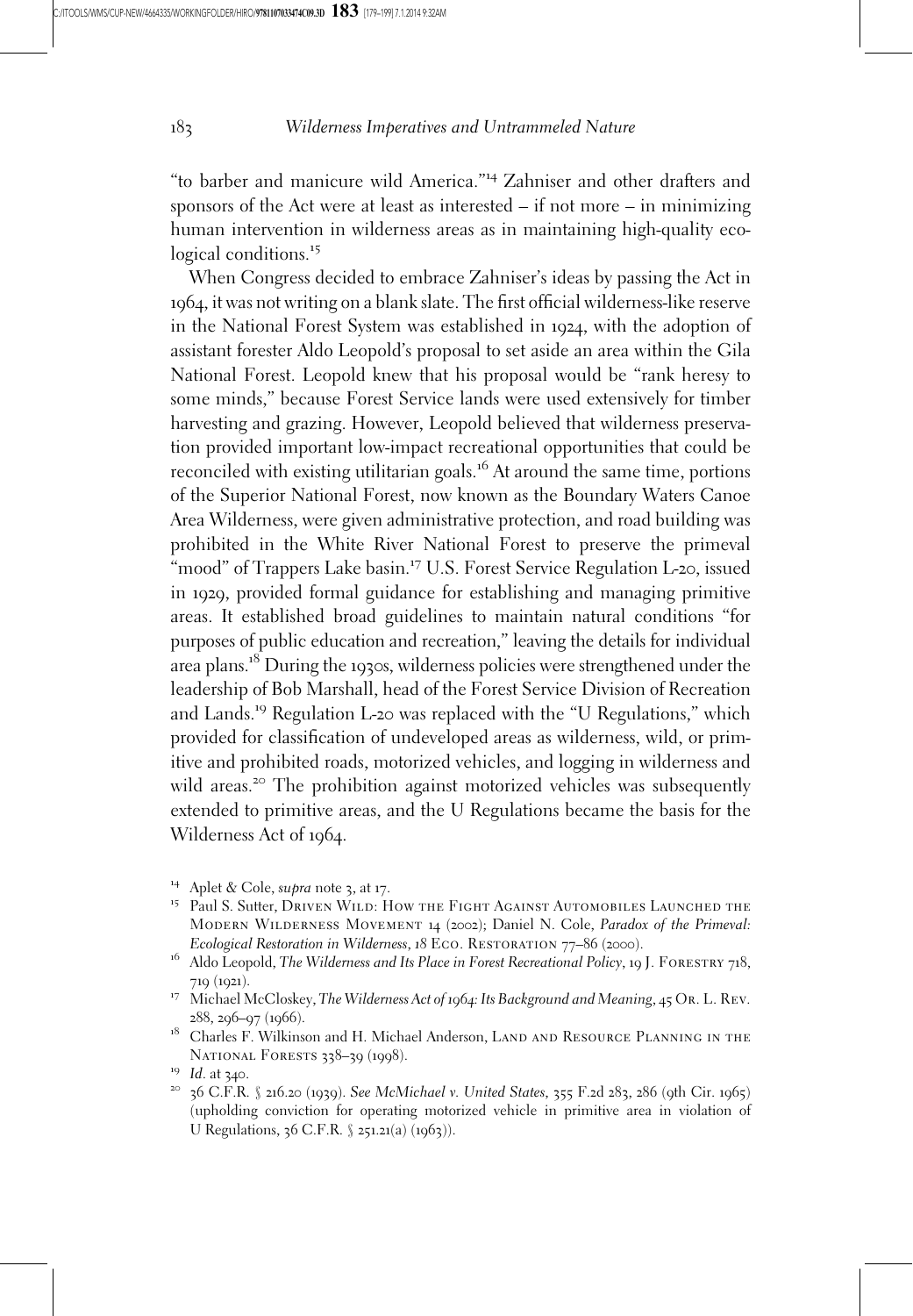Thus, recreation, forestry, vehicles, and roads were foremost in the sponsors' minds. Perhaps this provides another reason why, instead of including a specific definition of either "wild" or "natural" in the Wilderness Act, Congress prohibited certain activities that it believed would detract from the untrammeled naturalness of wilderness areas. Specifically, the Act forbids all permanent and most temporary roads, as well as all commercial activities. It also restricts motor vehicles, motorized equipment, mechanical transport, aircraft landings, structures, and installations.<sup>21</sup> Despite these directives, land management agencies and courts alike have struggled to meet the challenges of keeping wilderness areas free of deliberate human intervention and disturbance (wild) while maintaining and restoring ecological processes and communities (natural). On occasion, they have discovered that not only are the terms "wild" and "natural" not synonymous, they can be downright contradictory.

#### implementing the wilderness act's terms

To preserve the wild, untrammeled characteristics of designated wilderness areas, the Wilderness Act imposes some of the most restrictive management constraints found in federal law. Although the Act's prohibitions against roads, motors, and other activities sweep broadly, the Act recognizes several categories of exceptions. Two are most relevant to understanding the Act's constraints on wilderness management. First, Section 4(c) of the Act provides that agencies may allow motor vehicles, motorized equipment, mechanical transport, aircraft landings, structures, and installations "as necessary to meet minimum requirements for the administration of the area."<sup>22</sup> In addition, Section  $4(d)$ authorizes "such measures ... as may be necessary in the control of fire, insects, and diseases."<sup>23</sup>

Courts have generally construed the first of these two exceptions narrowly.<sup>24</sup> Section 4(c) was at the heart of a landmark case in the Kofa Wilderness in the Sonoran Desert of southwest Arizona. The Kofa Wilderness was designated by Congress in 1990. It makes up 80 percent of the Kofa Wildlife Refuge, which was created by an executive order in 1939. The executive order explicitly declared that the Refuge was being set aside for "conservation and

<sup>&</sup>lt;sup>21</sup> 16 U.S.C. § 1133(c).<br><sup>22</sup> Id.<br><sup>23</sup> Id. § 1133(d)(1).<br><sup>24</sup> See Peter A. Appel, Wilderness and the Courts, 29 STAN. ENVTL. L.J. 62 (2010), and Wilderness, the Courts, and the Effect of Politics on Judicial Decisionmaking, 35 HARV. ENVTL. L. REV. 275 (2011) (finding that courts are more likely to uphold wilderness-protective decisions than they are wilderness-impacting decisions).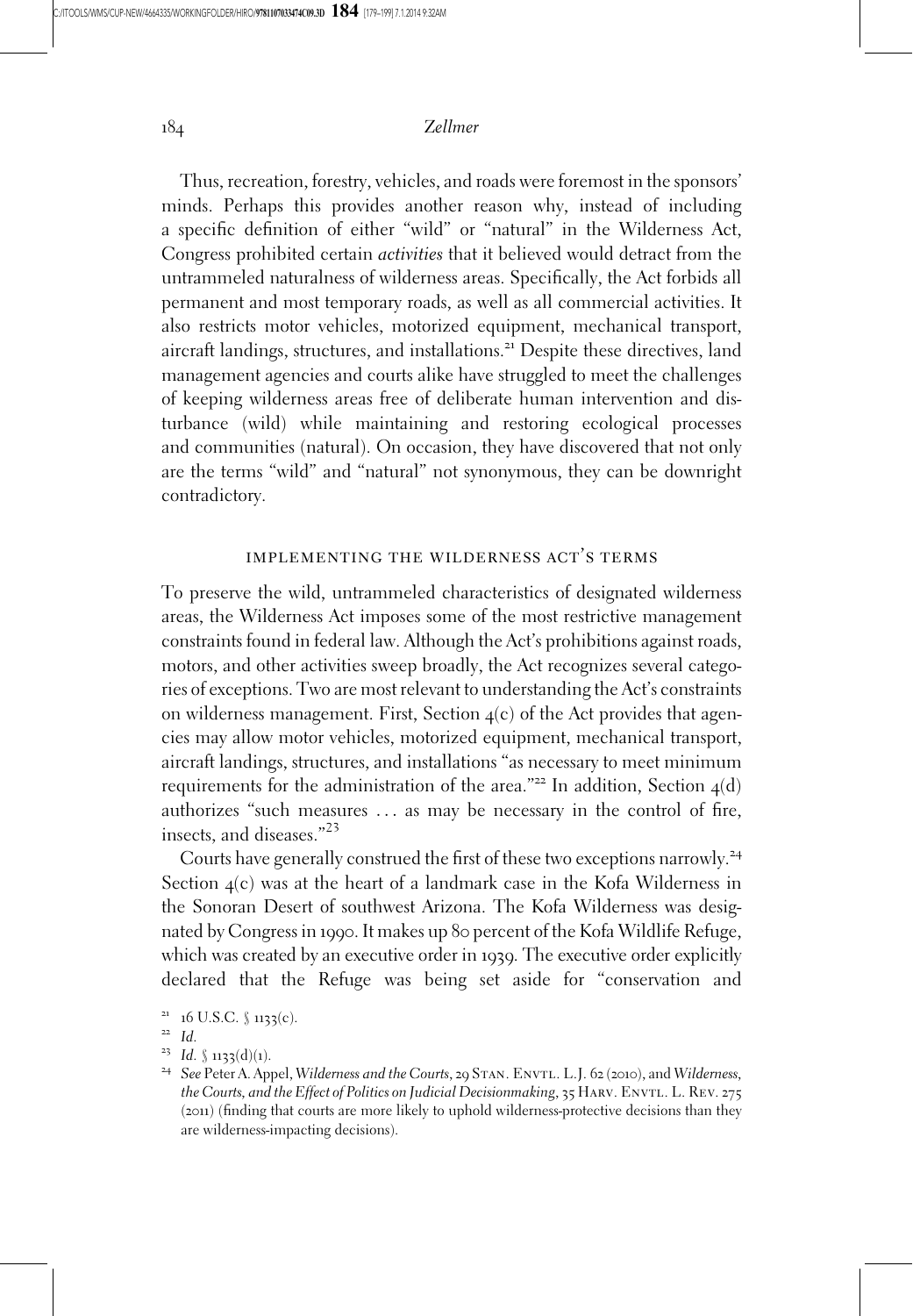development of natural wildlife resources," in particular, desert bighorn sheep.<sup>25</sup> During a period of extended drought, the U.S. Fish and Wildlife Service (FWS) and the Arizona Game and Fish Department decided to build two permanent tanks in the wilderness to augment water supplies for bighorn sheep. Wilderness Watch successfully sued, claiming that, while the facilities might be useful to the conservation of sheep threatened by drought, they were unnecessary "installations."

The Ninth Circuit Court of Appeals enjoined the construction and maintenance of the water tanks. The court found that, although sheep conservation was undoubtedly a legitimate purpose within the wilderness area, the tanks were undoubtedly installations that unlawfully trammeled the wilderness, contrary to the explicit terms of the Act. Even if such installations might be useful to sheep threatened by drought and high temperatures, the FWS had failed to establish that they were a necessary minimum requirement for wilderness administration.<sup>26</sup> In effect, the court's construction of the Act elevated the wild over the needs of natural, endemic species.

In Californians for Alternatives to Toxics v. U.S. Fish and Wildlife Service, a federal district court required the protection of both the wild and the natural by rejecting the Forest Service's argument that the application of rotenone, a deadly chemical, was a necessary step toward the recovery of the native Paiute Cutthroat Trout.<sup>27</sup> It held that the agency had neglected the well-being of other endemic species in the Carson-Iceburg Wilderness, and found that the use of motorized or mechanized equipment to apply the chemical was not necessary to preserve wilderness character.<sup>28</sup>

Similarly, in a case involving the Emigrant Wilderness of northern California, the Forest Service planned to repair several small, stone dams, constructed prior to wilderness designation in the early twentieth century, to preserve their historical values and to enhance fisheries by augmenting downstream flows. The court found that the dams violated the prohibition on any "structure or installation" and that the proposal was not necessary to meet the minimum requirements for the administration of the area and, thus, was not permitted under the Wilderness Act.<sup>29</sup> The court noted, "[w]hat would be lost is some enhancement to a particular use of the area (fishing), but that use, while perhaps popular, is not an integral part of the wilderness nature of that

<sup>&</sup>lt;sup>25</sup> Wilderness Watch, Inc. v. U.S. Fish and Wildlife Service, 629 F.3d 1024, 1033-34 (9th Cir. 2010) (citing Exec. Order No. 8039, 4 Fed. Reg. 438 (1939)).<br><sup>26</sup> Id. (citing 16 U.S.C. § 1133(c)).<br><sup>27</sup> 814 F. Supp. 2d 992 (E.D. Cal. 2011).<br><sup>28</sup> Id. at 1022.<br><sup>29</sup> High Sierra Hikers Ass'n v. U.S. Forest Serv., 436 F. Supp. 2

U.S.C.  $\{(1133(c))$ .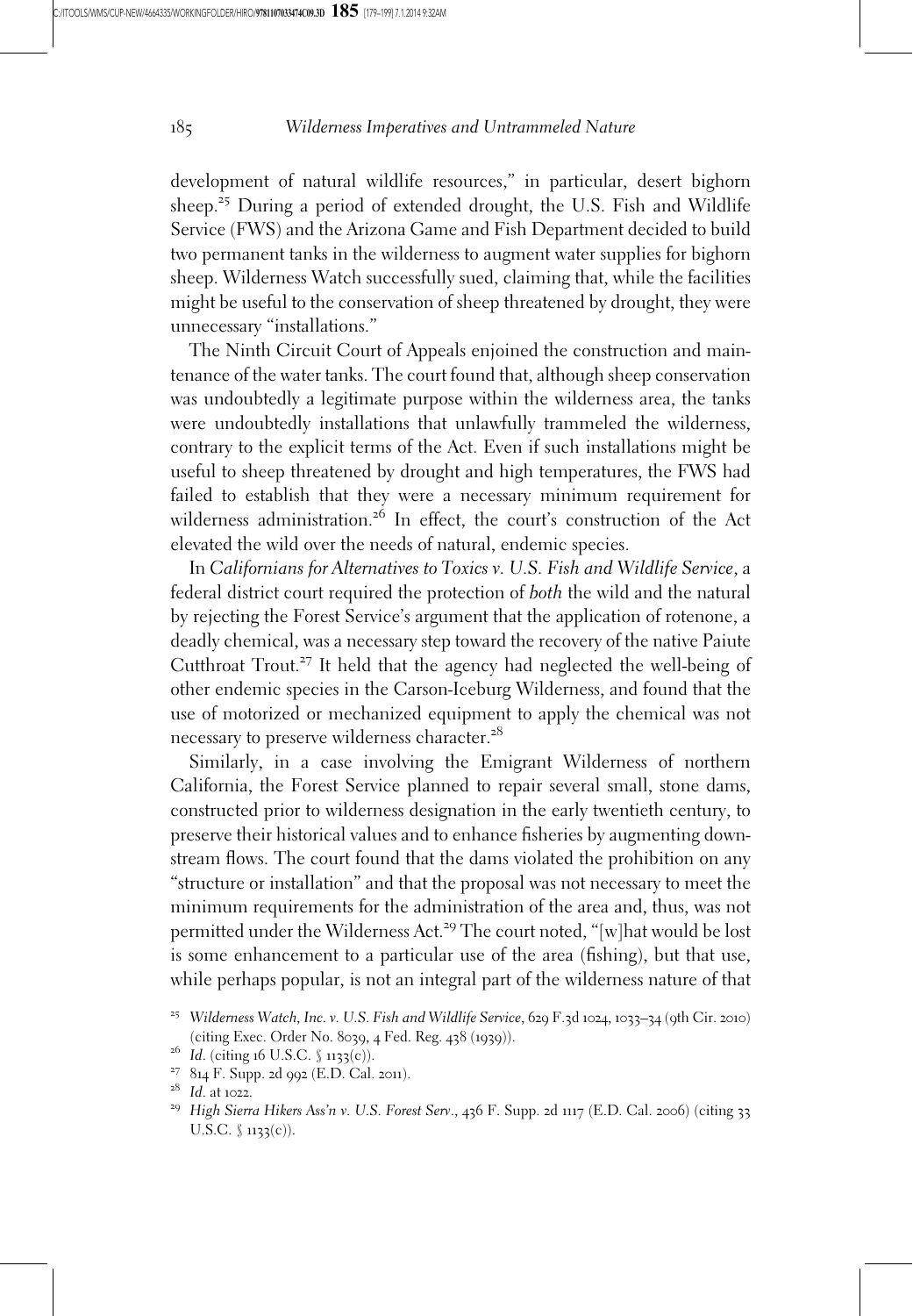area."<sup>30</sup> The legal issue was relatively straightforward given the unambiguous language of the Wilderness Act. However, the court also had to decide what to do with the pre-existing dams. To require them to be dismantled would entail extensive human intervention, but leaving them intact would "trammel" the wilderness. The court ultimately left them to decay under the natural forces of weather and time.<sup>31</sup>

Conversely, in Wolf Recovery Foundation v. Forest Service, a federal district court in Idaho upheld a decision to authorize the use of intrusive monitoring techniques – helicopters – to inventory and monitor reintroduced wolves and their offspring in the Frank Church-River of No Return Wilderness.<sup>32</sup> The court upheld the Forest Service's special-use permit that allowed Idaho Fish and Game to use low-flying helicopters to track, pursue, dart, and collar wolves. Although the Wilderness Act generally precludes helicopters, the court deemed the permit "necessary" because it would improve the understanding "of the character of the wilderness prior to man's intervention" and "the predator/prey relationship that existed in the past."<sup>33</sup> The court added, "[t]his proposed activity is designed to aid the restoration of a specific aspect of the wilderness character of the Frank Church Wilderness that had earlier been destroyed by man."<sup>34</sup> The plaintiffs suspected that the primary reason for monitoring was to aid a wolf-hunting program initiated by Idaho.<sup>35</sup> Although the court did not reach this issue, it did recognize the wild/natural paradox posed by the monitoring program:

Helicopters carry "man and his works" and so are antithetical to a wilderness experience. It would be a rare case where machinery as intrusive as a helicopter could pass the test of being "necessary to meet minimum requirements for the administration of the area." However, this case may present that most rare of circumstances. Here, the helicopters are used to collect data on wolves. The wolves were released in the Wilderness to restore the area's wilderness character .... [Thus,] the helicopter can be necessary to restoring the wilderness character of the area.<sup>36</sup>

<sup>&</sup>lt;sup>30</sup> Id. at 1137.<br><sup>31</sup> Dave H. Johnson, *The Battle Over Fish Check Dams in the Emigrant Wilderness (Mar. 29,* 2010), http://ezinearticles.com/?The-Battle-Over-Fish-Check-Dams-in-the-Emigrant-Wilderness &id= <sup>4018575</sup>. <sup>32</sup> Wolf Recovery Fnd. v. U.S. Forest Serv., <sup>692</sup> F. Supp. <sup>2</sup><sup>d</sup> <sup>1264</sup> (D. Id. <sup>2010</sup>). <sup>33</sup> Id. at <sup>1268</sup>. <sup>34</sup> Id. <sup>35</sup> Conservation Groups Challenge Wolf Hunting (Aug. <sup>21</sup>, <sup>2009</sup>), http://www.defenders.org/press-

release/conservation-groups-challenge-wolf-hunting; Wolf Hunting and Trapping Seasons (2011–2012), http://fishandgame.idaho.gov/public/hunt/?getPage=121#2012.<br><sup>36</sup> Wolf Recovery, 692 F. Supp. 2d at 1268–69.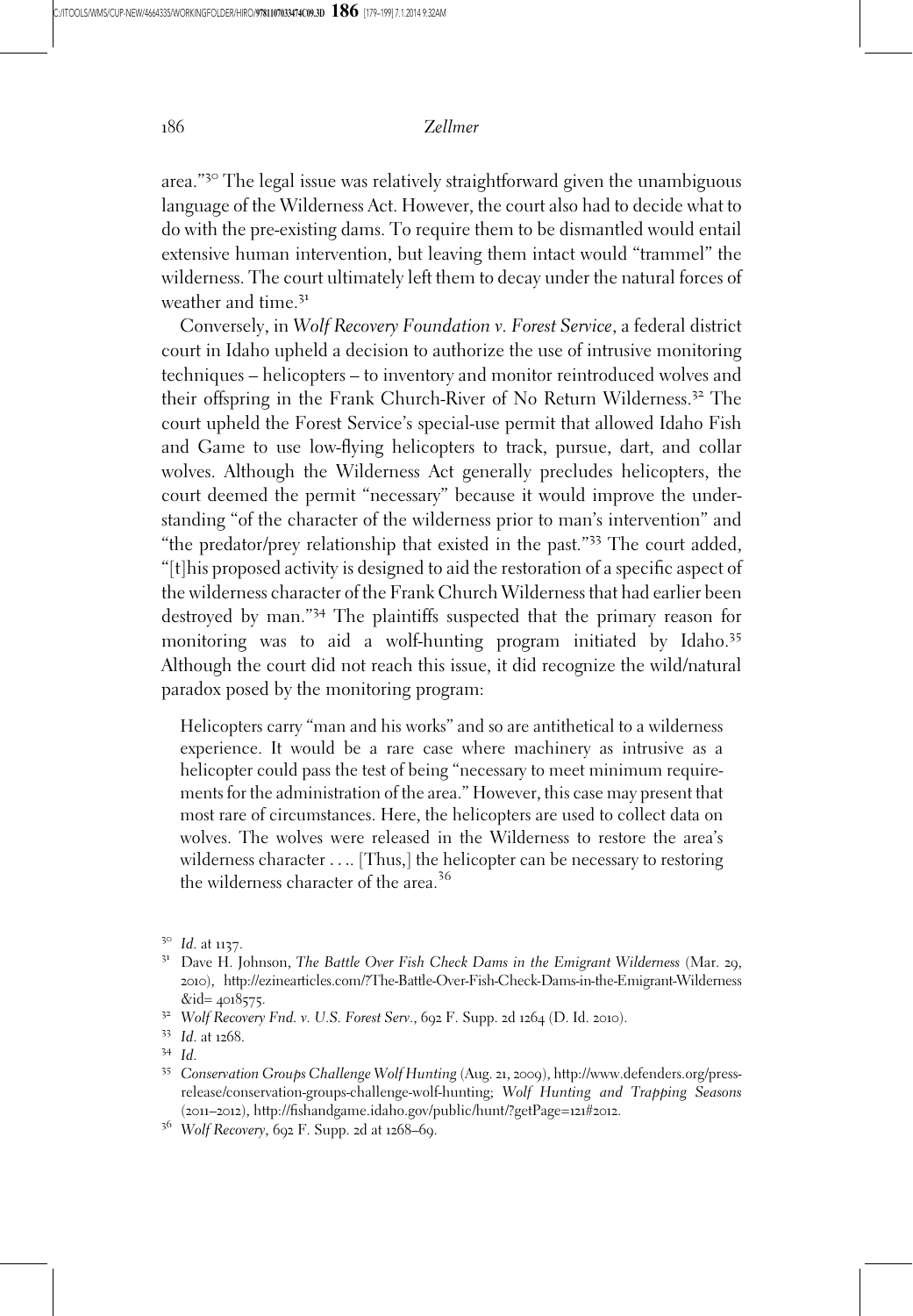The court added a cautionary note, stating that its decision did not represent a "stamp of approval" on helicopters in wilderness, but was strictly limited to its facts: "This proposed activity is designed to aid the restoration of a specific aspect of the wilderness character that had earlier been destroyed by man. The use of helicopters for any other purpose would be extremely difficult to justify  $\ldots$ "<sup>37</sup>

An experiment in a Virginia wilderness area demonstrates just how far the "necessary minimum requirements" exception might be pushed by land managers eager to sacrifice "wildness" for "naturalness." To diminish acidity caused by air pollution and restore fish populations adversely affected by high acidity, Forest Service managers used helicopters to dump 140 tons of limestone into streams within the St. Mary's Wilderness. The agency recognized that "[t]he question is whether to allow continued loss of the aquatic biota while preserving the wilderness concept or ideal of 'untrammeled,' or compromise the wilderness ideal, to preserve the aquatic resource."<sup>38</sup> The intervention worked – albeit briefly – to enhance the wilderness area's "outstanding aquatic resource." Within a few months, stream pH had returned to desirable levels and macro-invertebrate and fish populations began to improve. Within six years, however, the streams were once again experiencing high acidity and the limestone treatment was repeated.<sup>39</sup> The Virginia experience shows just how difficult it can be to stop so-called "necessary" interventions once they have been initiated.

The second exception for otherwise nonconforming activities in wilderness areas (Section  $4(d)$ ) authorizes "such measures ... as may be necessary in the control of fire, insects, and diseases."<sup>40</sup> The term "necessary" should be construed the same as it is for the "necessary to meet minimum requirements" exception of Section  $4(c)$  described above.<sup>41</sup> The cases, however, are mixed. In Sierra Club v. Lyng I, the first of two related cases, the district court remanded a beetle eradication proposal involving extensive chemical spraying and harvesting thousands of acres of trees by chainsaw, "accompanied by noise and personnel in a continuing process unlimited in scope."42 It found that the Sierra Club had "amply demonstrated" that the proposal was "wholly antithetical to the wilderness policy established by Congress."<sup>43</sup> Despite the threat

<sup>37</sup> Id. (emphasis supplied).

<sup>&</sup>lt;sup>38</sup> U.S. Department of Agriculture Forest Service R8, Decision Notice and Finding of No Significant Impact: Proposed St. Mary's Aquatic Restoration Project (1998), at www.fs.usda. gov/Internet/FSE\_DOCUMENTS/fsbdev3\_000366.pdf.<br><sup>39</sup> Cole & Yung, *supra* note 3, at 2010.<br><sup>40</sup> 16 U.S.C. § 1133(d)(1).<br><sup>41</sup> See Powerex Corp. v. Reliant Energy Services, Inc., 551 U.S. 224, 232 (2007).<br><sup>42</sup> Sierra Club v.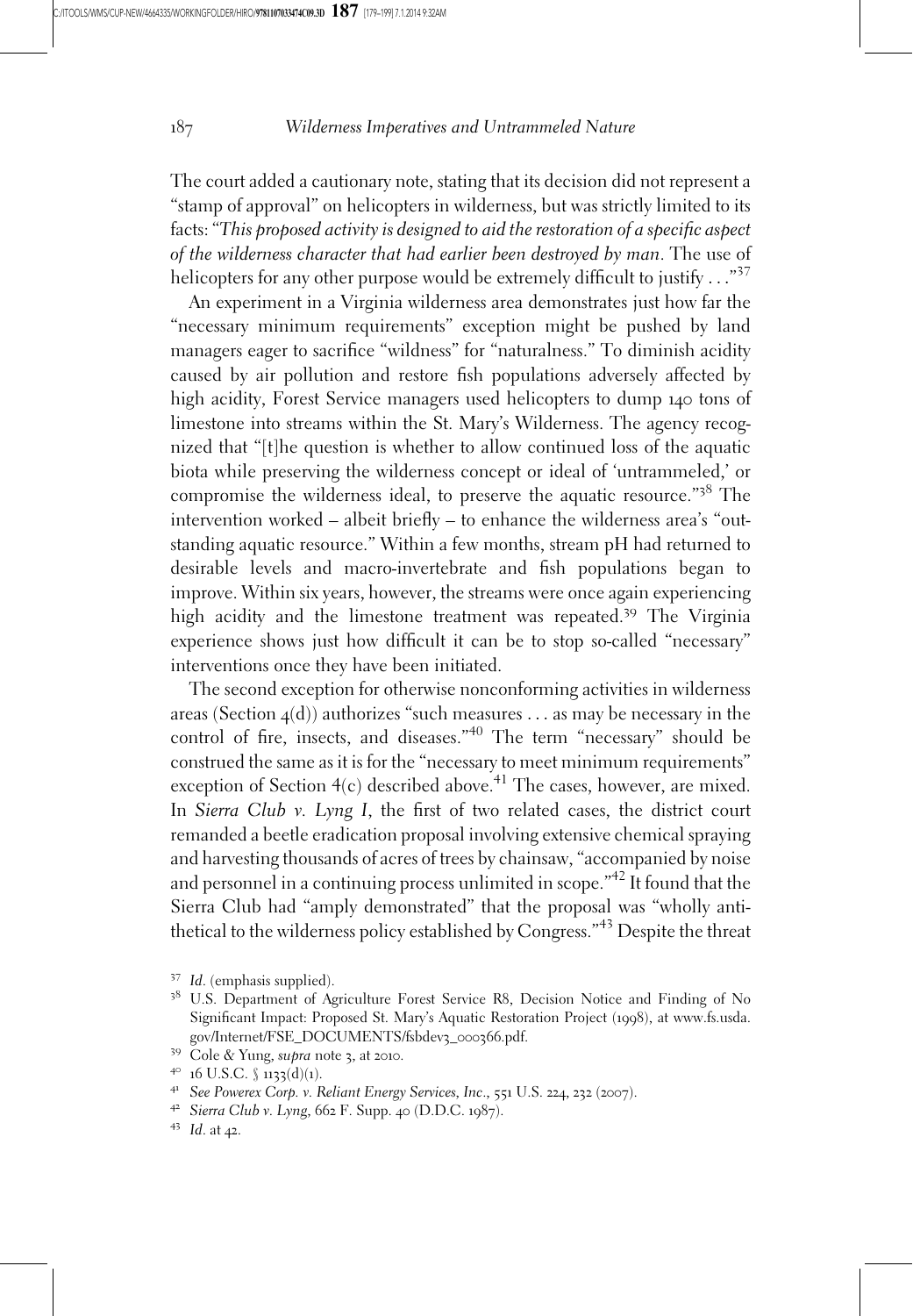to endemic tree species posed by beetles, the proposal was "hardly consonant with preservation and protection of these [wilderness] areas in their natural state."<sup>44</sup> The court explained, "[o]nly a *clear necessity* for upsetting the equilibrium of the ecology could justify this highly injurious, semi-experimental venture of limited effectiveness."<sup>45</sup>

When the Forest Service went back to the drawing board and scaled down its beetle eradication proposal, the court gave the Service's amended decision relatively light judicial scrutiny. In Sierra Club v. Lyng II, the court upheld a decision to use "spot control" cutting to combat insect infestations in and around the wilderness area.<sup>46</sup> Far from demanding "clear necessity," as it had in Sierra Club I, the court in Sierra Club II construed the term "necessary" quite liberally, as allowing measures that "fall short of full effectiveness" so long as those measures are "reasonably designed" to limit the spread of infestation.<sup>47</sup> It was careful to note, however, that the Forest Service had significantly scaled back its initial plan to minimize disturbance in the wilderness and had adopted several preservation-oriented safeguards to ensure that control efforts would be made only to protect established colonies of endangered woodpeckers and other "high-value" natural resources.<sup>48</sup>

Going forward, it is possible that agencies will be more eager to invoke these two exceptions and authorize nonconforming tools and activities to restore degraded conditions or to control forest fires, disease, and infestations in wilderness areas. One can easily imagine the pressure that will be exerted on federal land managers to authorize incursions into wilderness when warming temperatures, drought, and longer summer seasons heighten the risk of devastating wildfires and exacerbate the spread of destructive insects and diseases.<sup>49</sup> In turn, courts may be more willing to give agencies wide latitude to define terms like "necessary" when it comes to technical management decisions related to climate change mitigation and adaptation.<sup>50</sup>

In undertaking heroic efforts to protect certain, human-selected endemic species and natural processes in wilderness areas, though, it is quite possible

- <sup>44</sup> Id.<br><sup>45</sup> Id. at 43 (emphasis added).<br><sup>46</sup> Sierra Club v. Lyng, 663 F. Supp. 556 (D.D.C. 1987).
- 
- 
- <sup>47</sup> Id. at 560.<br><sup>48</sup> Id. at 557–59.<br><sup>49</sup> See Federico Cheever, *The Phantom Menace*, 18 PENN. ST. ENV. L. REV. 185, 187 (2010) (describing the detrimental consequences when policy makers and the law treat fire as either "a rare, unpredictable calamity – unique in its every appearance – unforeseeable or  $(z)$  a curable disease like polio," rather than an inevitable, natural condition).<br><sup>50</sup> See, e.g., Hapner v. Tidwell, 621 F.3d 1239, 1242, 1244–45 (9th Cir. 2010) (upholding Forest
- Service's decision to thin trees and prescribe burns on 1,100 acres of forest lands near residential areas to slow the spread of wildfires and diminish their intensity).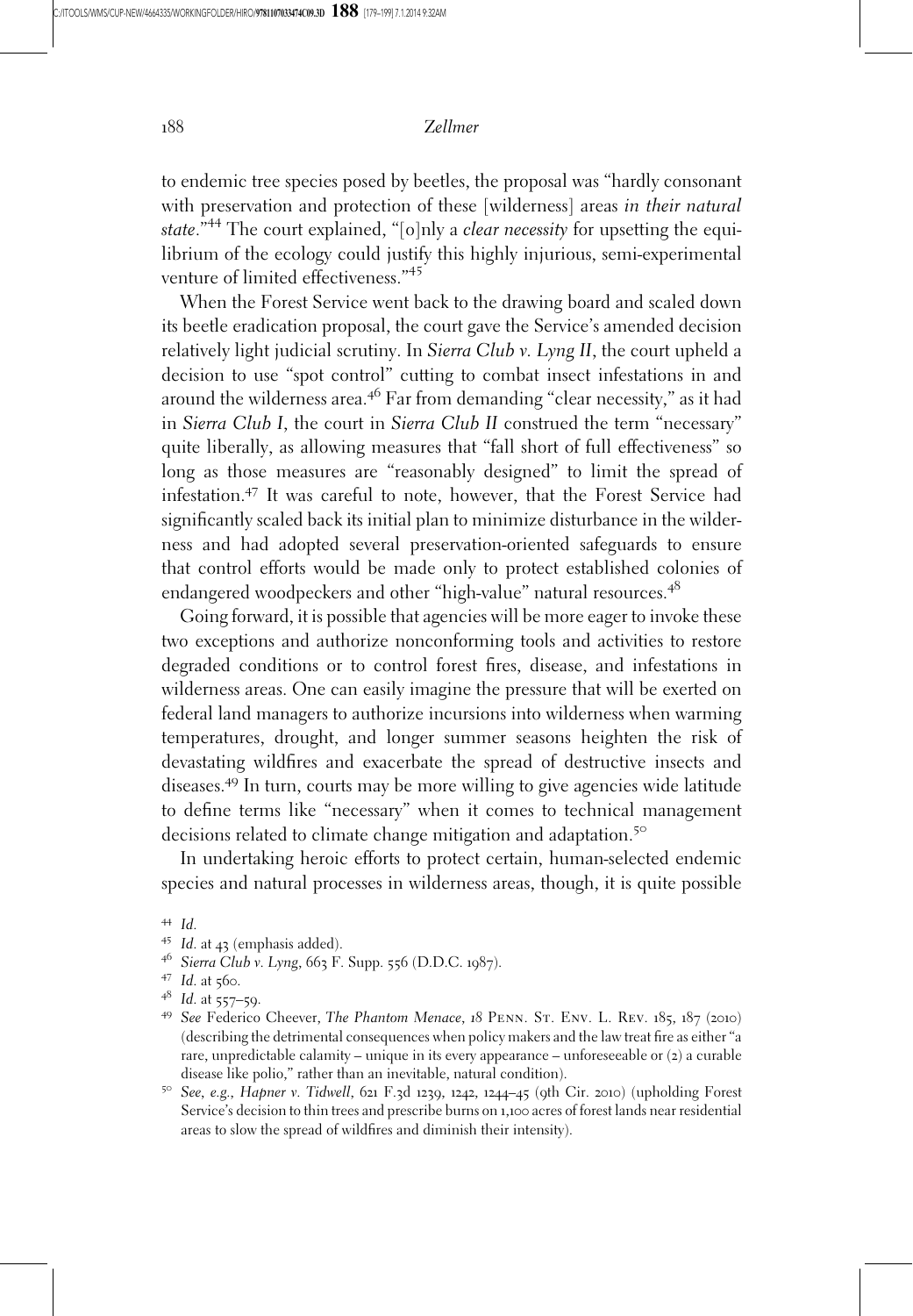that we may lose more than we gain. Trammeling is trammeling, after all, and human intrusions and manipulations will make the land into something other than wilderness.

#### DOOMED TO EXTINCTION?

As the cases described above suggest, implementing the dual directives of preserving natural conditions while also avoiding manipulative extrinsic perturbations has never been a simple affair. Modern ecological complexity theory and climate change make it even more challenging.

Fifty years ago, it made a great deal of sense to "draw a line around a place and protect its objects from the commercial onslaught."<sup>51</sup> This is precisely what the Wilderness Act strives to do. In the mid-twentieth century, when the Act was passed, the human population was growing and Americans were becoming more affluent, with more free time and the means to travel to remote areas and to recreate with all sorts of mechanical or motorized devices. Meanwhile, industrialization – large-scale mining and a range of other activities resulting in pollution – was becoming more widespread and, in many cases, more destructive. In 1964, creating and maintaining a system of untrammeled preserves seemed desirable and even critical.

At the time, climax theory still prevailed in the scientific community. All a land manager needed to do to ensure that ecological conditions would return to a fully developed "climax" stage of succession was to avoid anthropocentric disturbances. We now understand that ecosystems are far more dynamic than previously believed, that disturbances such as fire are necessary for some types of ecological functions, and that the elusive state of "happy equilibrium" – the notion that there is a single "natural" condition that the system would move toward and maintain if left alone – is a fiction.

We also face a significant atmospheric phenomenon that scientists and land managers had barely contemplated in the 1960s – climate change. The physical characteristics of wilderness areas are inevitably and inexorably changing due to human impacts, causing some to believe that it is no longer appropriate to avoid deliberate interventions anywhere on the planet, including wilderness areas. It is reasonable to ask whether maintaining wilderness areas as wilderness will be possible in the future and whether devoting resources to such an effort makes any sense. Moreover, even if the effort is made, it is not at all clear that it will be possible to keep something both wild – untrammeled and unmanipulated – and natural – exhibiting only those processes and functions that would be found in

 $5<sup>1</sup>$  Aplet & Cole, supra note 3, at 15.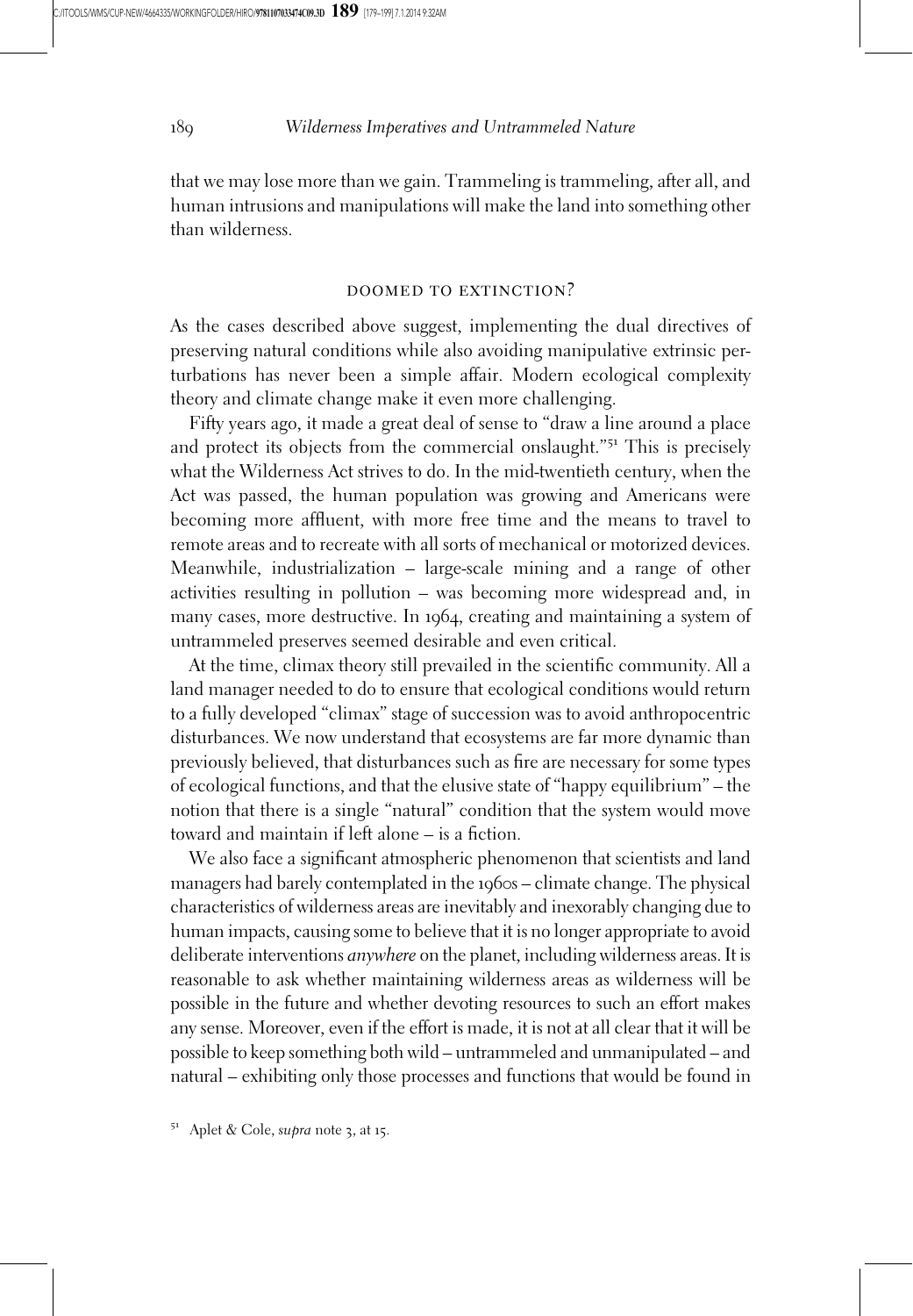nature absent human influence. An expert on the ecology of the Boundary Waters Canoe Area Wilderness in Minnesota argues that the "old model of wilderness management" must give way to more active interventions to control invasive species, prolific herbivores like white-tailed deer, and blow-downs and other effects of intensified storm events; otherwise, he posits, the boreal forest may end up looking like the Great Plains.<sup>52</sup>

For the Boundary Waters and many other areas, a dramatically warming climate may create a "no-analog" future.<sup>53</sup> Although land managers might look to historic ecological conditions, processes, and functions in southern or low-elevation areas to predict future conditions, processes, and functions in northern or high-elevation areas and to plan future scenarios and management responses, the science of bringing climate models down to the fine-scale level needed to make timely on-the-ground decisions may seem little better than reading tea leaves. Precipitation patterns, vegetative shifts, species migration and invasions, wind, and soil composition are likely to change in unpredictable ways.<sup>54</sup> As a result, the primeval characteristics that set an area apart and qualified it for wilderness designation will almost certainly change over time as glaciers melt and seasons change.

Temperature increases in the American West – where most wilderness areas exist – are likely to be even greater than the projected  $\zeta^{\circ}$  to 10°F worldwide increase by the end of the century.<sup>55</sup> Storms, floods, drought, disease, insect infestation, fire, and species invasions will probably become more severe and widespread. The effects may be most intense at higher elevations, including alpine and subalpine wilderness areas.<sup>56</sup> Given their relative geographical

- <sup>52</sup> Kate Tyler, The Forest of the Future, BELL MUSEUM OF NATURAL HISTORY IMPRINT Magazine (Jan. 9, 2007) (quoting Dr. Lee Frelich); Susan Galatowitsch, Lee Frelich, & L. Phillips-Mao, Regional Climate Change Adaptation Strategies for Biodiversity Conservation in a Midcontinental Region of North America, 142 Biological Conservation 2012–<sup>22</sup> (2009). <sup>53</sup> John Williams & Stephen Jackson, Novel Climates, No-Analog Communities, and Ecological
- Surprises, 5 Frontiers in Ecology and Environment 475–82 (2007); J. B. Ruhl, Climate Change and the Endangered Species Act: Building Bridges to the No-Analog Future, 88 Boston U. L. Rev. 1 (2008); Robin Kundis Craig, Stationarity is Dead – Long Live Transformation, 34 HARV. ENV. L. Rev. 9 (2010).
- 54 Galatowitsch, supra note 52, at 2012–22; Intergovernmental Panel on Climate Change (IPCC), Summary for Policymakers, in CONTRIBUTION OF WORKING GROUP II TO THE FOURTH Assessment Report of the Intergovernmental Panel on Climate Change 7–22 (M. L. Parry et al. eds., 2007).<br><sup>55</sup> S. Saunders & M. Maxwell, *Less Snow, Less Water: Climate Disruption in the West*, THE
- ROCKY MOUNTAIN CLIMATE ORGANIZATION (2005), at http://www.rockymountainclimate. org/website%20pictures/Less%20Snow%20Less%20Water.pdf.
- <sup>56</sup> A. Pounds et al., Biological Response to Climate Change on a Tropical Mountain, 398 NATURE 611–615 (1999); Anı´bal Pauchard et al., Ain't No Mountain High Enough: Plant Invasions Reaching New Elevation, 7 FRONTIERS IN ECO. AND ENV. 479 (2009).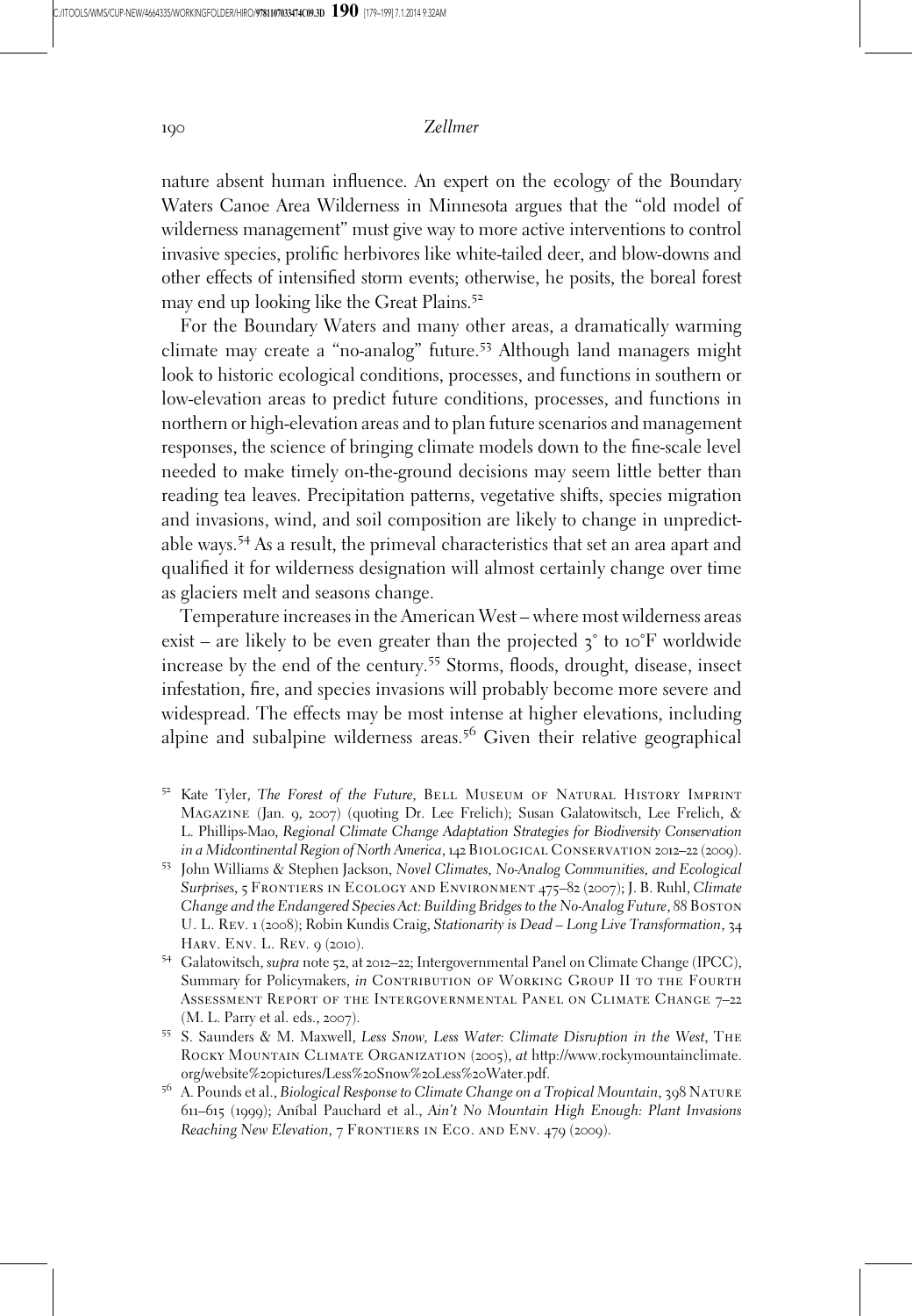isolation and idiosyncratic environmental adaptations, mountains and montane species are "potentially the most threatened under impeding climate change."<sup>57</sup> Higher temperatures and longer summers are already causing glaciers to melt and snowpack to diminish. In the mid-twentieth century, Glacier National Park, most of which is managed as wilderness, had 150 glaciers. Today, there are twenty-six. Within the next decade or so, the glaciers for which this park was named will likely be gone.<sup>58</sup>

Meanwhile, more winter precipitation will fall as rain instead of snow, the periods of snowpack accumulation will be shorter, and earlier springtime warming will melt snowpacks earlier in the year.<sup>59</sup> Peak flows will occur sooner than the current pattern of early to mid-summertime peak flows, causing flooding and other adverse effects downstream.<sup>60</sup>

Plants are also strongly influenced by weather and climate. Heat and drought tend to stress and overwhelm the physiological capability and structural integrity of plants, making them more vulnerable to disease, parasites, and insects. Warm, dry conditions facilitate the spread of beetles, blister rust, needle blight, and other destructive insects and diseases. In a study that tracked nearly eighty undisturbed tree stands in wilderness and other protected federal areas since 1955, scientists found that 87 percent had experienced an increase in the rate of tree mortality due to insects; in the interior West, the dieback rate has doubled.<sup>61</sup>

Sudden Aspen Decline (SAD) is one example. Warming temperatures and droughts have enabled parasitical insects, otherwise rarely observed in western aspen stands, to flourish. The most susceptible trees grow on southfacing sides of mountains and foothills. In 2004, scientists in Colorado observed that aspens were dying in unprecedented numbers and that regeneration was not occurring. SAD has affected one fifth of that state's aspen groves. The loss of the aspens decimates the lush grasses that had sprouted under them, which in turn had trapped, filtered, and released clean water

<sup>57</sup> Frank A. La Sorte & Walter Jetz, Projected Range Contractions of Montane Biodiversity under Global Warming, 277 PROC. ROYAL SOC. BIO. SCIENCES 3401 (2010).<br><sup>58</sup> Wendee Holtcamp, Silence of the Pikas, 60 BIOSCIENCE 8, 8 (2010).

<sup>&</sup>lt;sup>59</sup> NATIONAL OCEANIC AND ATMOSPHERIC ADMINISTRATION, ANALYSIS BY THE ROCKY Mountain Climate Organization, Historical Average Monthly Temperatures from the Period 1961–1990, at <sup>15</sup>, Fig. <sup>3</sup> (1997). <sup>60</sup> Saunders & Maxwell, supra note <sup>55</sup>; U.S. Global Change Research Program, National

Assessment of the Potential Consequences of Climate Variability and Change: Rocky Mountain/Great Basin Region (2003), at http://www.usgcrp.gov/usgcrp/nacc/education/

rockies-greatbasin/.<br><sup>61</sup> National Parks in Peril: The Threats of Climate Disruption 1 (2010), at http://rockymountai nclimate.org/website%20pictures/National-Parks-In-Peril-final.pdf.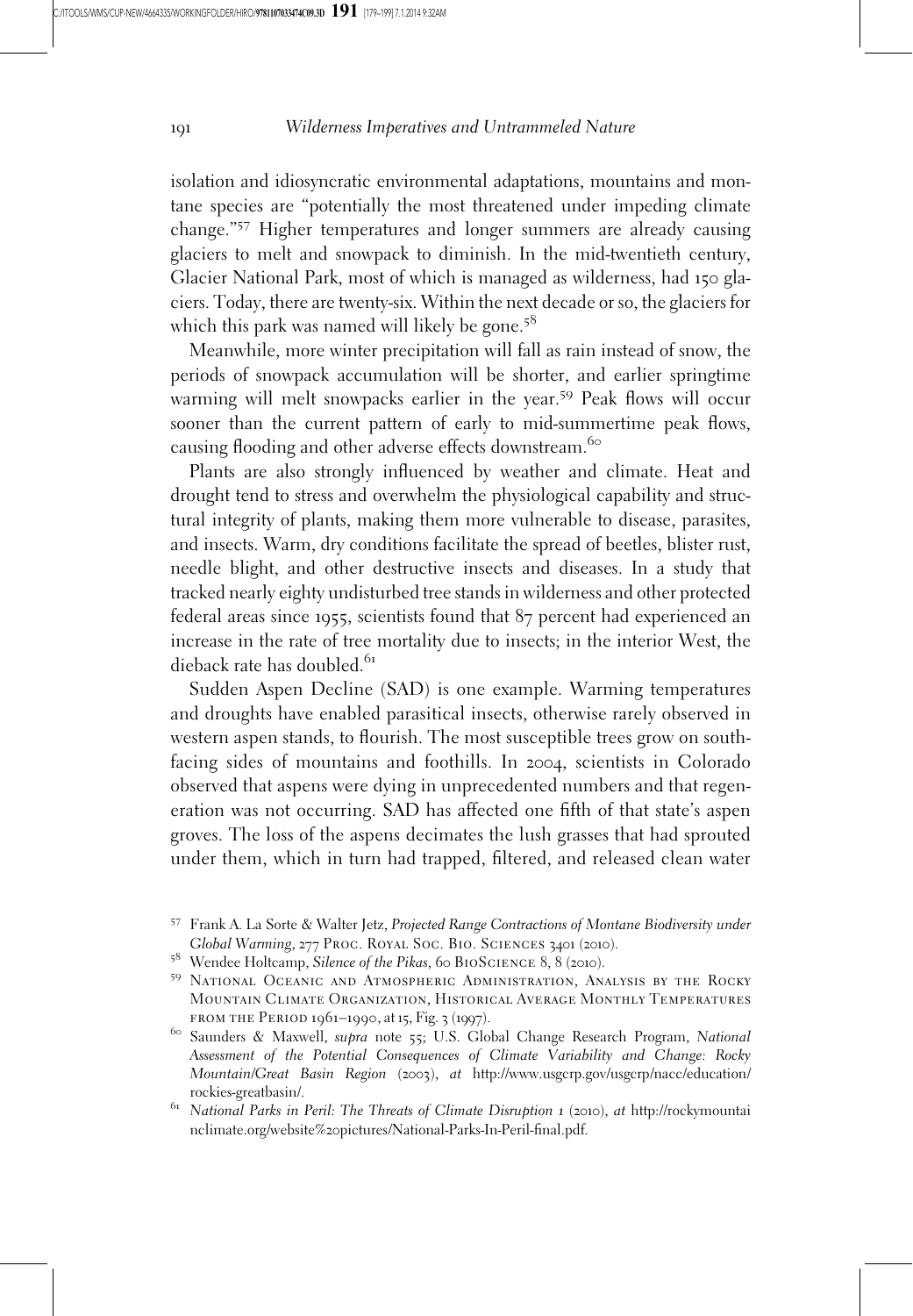into streams, rivers, and lakes.<sup> $62$ </sup> Without the aspens, these ecosystem services are greatly diminished.

Forests are also being ravaged by the bark beetle – another insect that thrives under hotter, drier conditions. On the Colorado Plateau of Colorado, Utah, Arizona, and New Mexico, sustained heat and an extended drought during the past decade have facilitated the spread of the piñon bark beetle.<sup>63</sup> Ninety percent of the piñon pines in study areas within Mesa Verde National Park are  $dead$  – far more than were killed during an even drier period in the 1950s.<sup>64</sup> Most of the wilderness in Bandelier National Park is also at high risk.<sup>65</sup> Even in higher elevations at more northern latitudes, pine trees are suffering from bark beetle infestations. For the first time in recorded history, beetles are able to proliferate in high-elevation forests that historically were too cold to sustain them. Rocky Mountain National Park wilderness is well on its way to losing most of its large lodgepole pines, which will substantially change the endemic mixed-conifer forest ecosystem.<sup>66</sup>

The loss of these tree species due to higher temperatures and changing precipitation patterns, coupled with historic fire-suppression practices by land managers, creates conditions conducive for more frequent and more devastating crown fires and other high-intensity forest fires.<sup>67</sup> Scientists with the U.S. Forest Service Climate Change Resource Center believe that even relatively modest changes in mean climate will lead to substantial increases in area burned. For a mean temperature increase of  $4\textdegree F$ , annual area burned by wildfire is expected to increase as much as five-fold. Ponderosa pine forests at mid to high elevations are already facing much harsher fire regimes due to fire suppression and drought. Crown fires in these forests will cause extensive tree mortality, severe soil erosion, water quality degradation, and nutrient losses.<sup>68</sup>

Center (2008), available at http://www.fs.fed.us/ccrc/topics/vegetation.shtml. <sup>68</sup> D. McKenzie, Z. Gedalof, D. Peterson, & P. Mote, Climate Change, Wildfire, and Conservation, 18 Conservation Biology 890–902 (2004).

<sup>&</sup>lt;sup>62</sup> Nicholas Riccard, Climate Blamed for Aspen Deaths, LA TIMES, Oct. 18, 2009. Healthy aspen stands support up to 2,000 pounds of native grasses per acre. Id.<br><sup>63</sup> National Parks in Peril, su*pra* note 62, at 2.<br><sup>64</sup> Id. at 2; Craig D. Allen et al., Forest Responses to Increasing Aridity and Warmth in the

Southwestern United States, 107(50) PROCEEDINGS OF THE NATIONAL ACADEMY OF SCIENCES21289–94 (2010),  $at$  http://www.fort.usgs.gov/Products/Publications/pub\_abstract.<br>asp?PubID=22809.

<sup>&</sup>lt;sup>65</sup> Allen, supra note 65, at; David N. Cole & Laurie Yung, Park and Wilderness Stewardship: The Dilemma of Management Intervention, in: BEYOND NATURALNESS: RETHINKING PARK AND<br>WILDERNESS STEWARDSHIP IN AN ERA OF RAPID CHANGE 1-11 (Cole & Yung eds. 2010).

<sup>&</sup>lt;sup>66</sup> N*ational Parks in Peril, supra* note 62, at 3.<br><sup>67</sup> Emily K. Heyerdahl et al., CLIMATE DRIVERS OF FIRE IN THE NORTHERN ROCKIES: PAST, PRESENT AND FUTURE (2010); Ron Neilson, Vegetation Distribution and Climate Change, U.S. Department of Agriculture, Forest Service, Climate Change Resource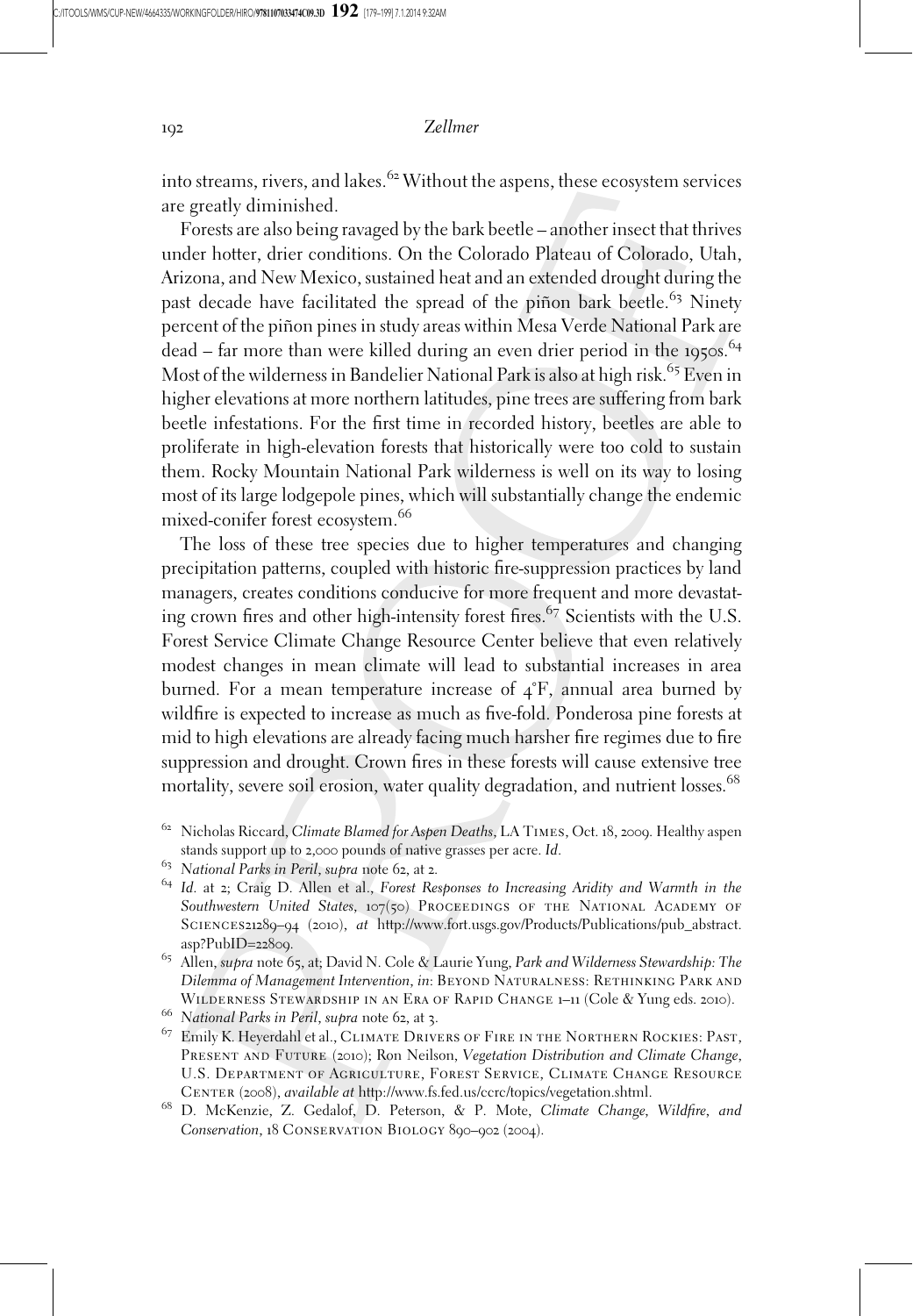Meanwhile, there have been unprecedented shifts in the ranges of plant and animal species. Some species have climbed upward in elevation or migrated toward the North or South Pole as they seek areas within their temperature tolerances. New species have colonized cooler regions, including sea anemones in Monterey Bay and lichens and butterflies in northern Europe. A study of more than 1,700 species found "highly significant, nonrandom patterns of change in accord with observed climate warming in the twentieth century, indicating a very high confidence  $(.95%)$  in a global climate change fingerprint.<sup>"69</sup> Some species, such as the Arctic fox, are occupying a smaller range – they have nowhere cooler to go.<sup>70</sup> In a 2004 paper in Nature, scientists concluded that climate change could shrink the ranges of 15 to 37 percent of all species so drastically that they would be "committed to extinction."<sup>71</sup> It is not possible to place the blame solely on climate change because other variables like habitat destruction due to development also play a role, but it seems more likely than not that a warming climate is a substantial factor in these rapid shifts.

Climate change is also likely to increase invasions by nonnative, noxious plant and animal species.<sup>72</sup> In Florida, record-breaking droughts have enabled melaleuca (also known as Australian paperbark), an invasive tree species, to spread throughout Everglades National Park, more than 85 percent of which has been designated as the Marjory Stoneman Douglas Wilderness – the largest eastern wilderness area and the only subtropical wilderness in the United States.<sup>73</sup> Melaleuca trees produce immense quantities of seeds and grow rapidly, crowding out native plants and dependent wildlife. Dense stands of melaleuca burn easily and with high intensity, potentially altering the area's hydrology by impacting soil composition, building land, and increasing transpiration rates.<sup>74</sup>

When surveyed about their ability to preserve native species, natural characteristics, and historic processes threatened by a changing climate, federal

- ment.nationalgeographic.com/environment/habitats/attack-alien-invaders/#page=1; John Platt, Record Droughts in Florida Fuel Spread of Invasive Plant Melaleuca (Sept. 1, 2011), at http://www. mnn.com/earth-matters/climate-weather/stories/record-droughts-in-florida-fuel-spread-of-invasiveplant-melal.<br><sup>74</sup> Frank J. Mazzotti, Ted D. Center, F. Allen Dray, & Dan Thayer, *Ecological Consequences of*
- Invasion by Melaleuca Quinquenervia in South Florida Wetlands: Paradise Damaged, not Lost (2011), at http://edis.ifas.ufl.edu/uw123.

 $^{69}$  Camille Parmesan & Gary Yohe, A Globally Coherent Fingerprint of Climate Change Impacts Across Natural Systems, NATURE 421: 37–42 (2003).<br><sup>70</sup> Camille Parmesan, Biotic Response: Range and Abundance Changes, in CLIMATE CHANGE

AND BIODIVERSITY 41–55, (Lovejoy & Hannah eds. 2005).<br><sup>71</sup> Chris D. Thomas et al., *Extinction Risk from Climate Change*, NATURE 427: 145–148 (2004).<br><sup>72</sup> Susan A. Mainka & Geoffrey W. Howard, *Climate Change and Invasive* 

Jeopardy, 5 Integrative Zoology 102–<sup>11</sup> (2010). <sup>73</sup> Susan McGrath, Attack of the Alien Invaders, Nat'l Geographic (Mar. <sup>2005</sup>), http://environ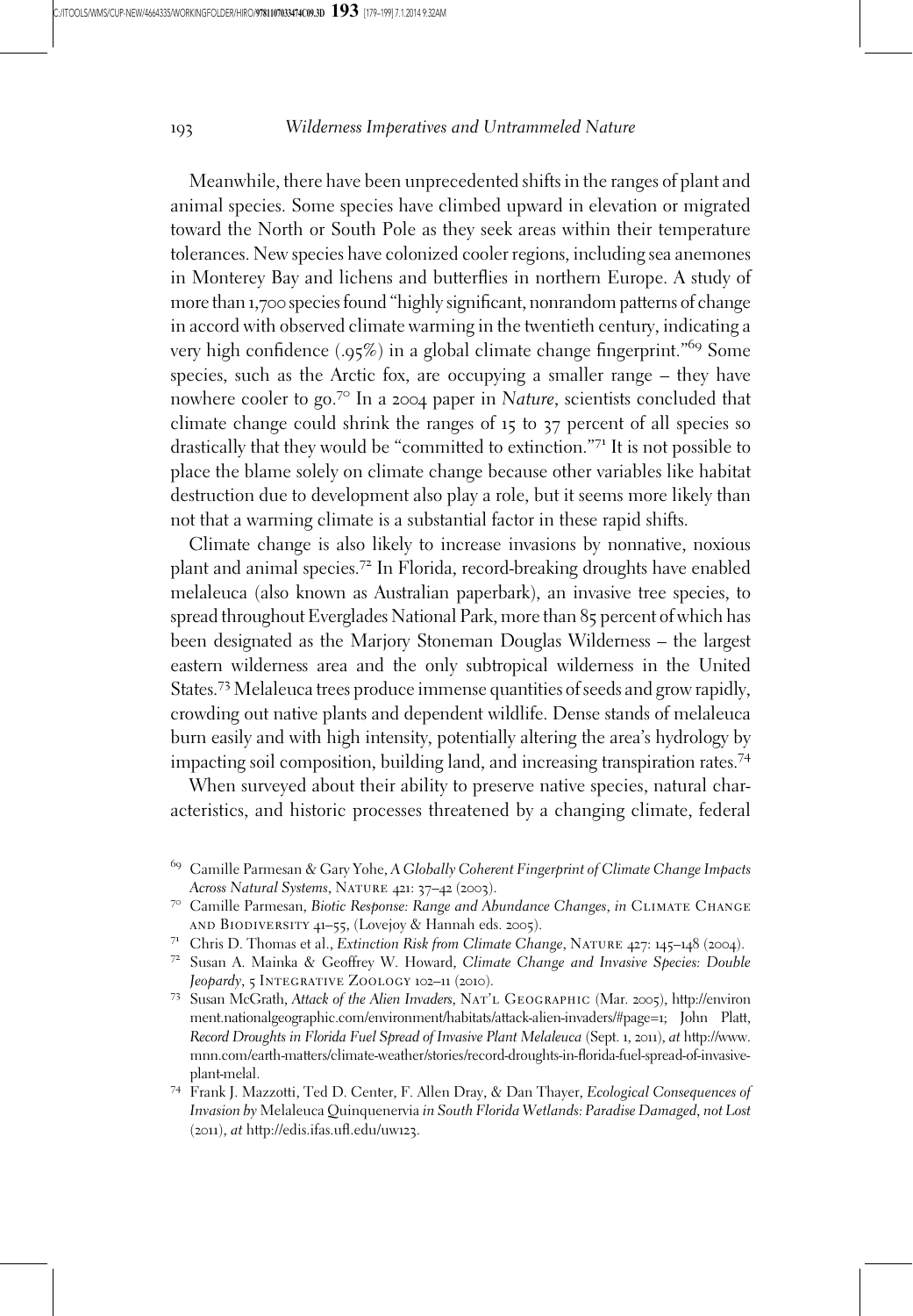land managers indicated that the Wilderness Act's directive to keep wilderness areas untrammeled could act as a barrier to adaptive management interventions.<sup>75</sup> Yet the Act does not contemplate, much less require, active restoration or enhancement of ecological functions to support native members of wilderness ecosystems.

Arguably, the failure to adapt wilderness management strategies in the face of changing conditions has resulted in an artificial construct of "a cursory snapshot of wild lands frozen in time."7<sup>6</sup> Does it follow, then, that Congress should allow wilderness managers to employ active adaptive management interventions to promote the resilience of endemic species and natural systems, even if "wildness" must be sacrificed?

There are good reasons to say no. Scientists within the U.S. Forest Service – an agency that was once the most outspoken opponent of wilderness designations – recognize that protected wilderness areas will play an even more critical role in the future. Wilderness areas are ecologically important, despite climate-related changes, because they remain untrammeled by roads. In addition, wilderness areas provide "baseline" places where ecological lessons can be learned and used to test more intensive management strategies implemented in other areas.

#### the virtues of roadlessness and of natural barometers

The absences of roads and motor vehicles are hallmarks of federally protected wilderness areas, distinguishing these areas from all other categories of federal land. By contrast, motorized or mechanized means of transportation are quite common, even prevalent, in nonwilderness areas of national parks, national forests, BLM lands, and wildlife refuges. The National Forest System alone is home to around 390,000 miles of roads – enough to circle the globe fourteen times.

Conservative estimates indicate that more than 20 percent of the total land base in the contiguous United States is affected by roads, from jeep trails to interstate highways, although only one percent of the land is physically covered by roads. This is because the edge effects of roads – erosion, poor water and air quality, noise, and invasive species – extend well beyond the road corridor. Roads

<sup>75</sup> Lesley C. Jantarasami et al., Institutional Barriers to Climate Change Adaptation in U.S. National Parks and Forests, 15 ECOLOGY AND SOCIETY 33 (2010), available at http://www. ecologyandsociety.org/vol15/iss4/art33/.

 $7^6$  Sandra Zellmer, A Preservation Paradox: Political Prestidigitation and an Enduring Resource of Wildness, 34 ENVT. L. 1015, 1042 (2004) (citing Reed F. Noss, Sustainability and Wilderness, in The Great New Wilderness Debate 410–11 (J. Baird Callicott & Michael P. Nelson eds. 1998).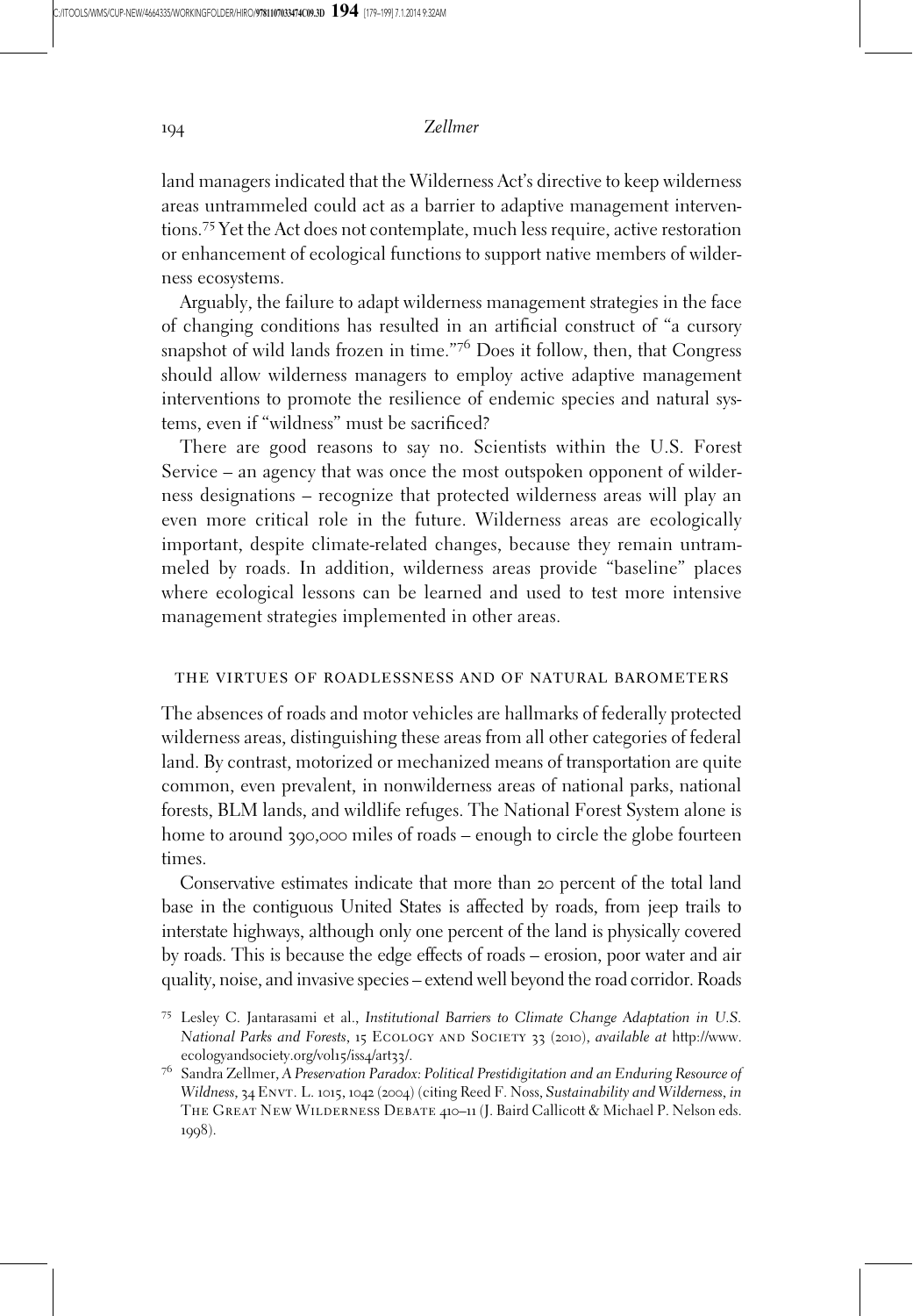are primary sources of soil, air, and water pollution, particularly in forested environments. Roads and activities facilitated by roads – such as logging, grazing, mining, and motorized recreation – generate chemical pollutants as well as increased sediments and changes to water temperatures and nutrient cycles.

Roadlessness, perhaps more than any other characteristic of wilderness areas, supports "natural" ecological processes and intact ecosystems. By remaining roadless, wilderness areas are suited to provide critical ecosystem services such as clean water. Healthy watersheds help maintain viable fish and wildlife populations. They also protect downstream communities from flooding by storing water and releasing it slowly over time, and they provide opportunities for many forms of outdoor recreation. Functioning wetlands, streams, rivers, lakes, and groundwater aquifers provide high-quality freshwater for domestic, agricultural, and industrial uses. The Forest Service estimates that "roadless areas within the National Forest System contain all or portions of 354 municipal watersheds contributing drinking water to millions of citizens." It concludes, "[c]areful management of these watersheds is crucial in maintaining the flow and affordability of clean water to a growing population."<sup>77</sup>

Wilderness areas also provide undisturbed migration corridors and large blocks of contiguous habitat for wildlife and plant species. Outside of wilderness and other roadless lands, roads have significant adverse effects on wildlife. Roads crisscross natural ecological boundaries, altering pre-existing patterns of movement and communication within and between ecosystems. The abundance and diversity of native species is diminished near roads, while opportunistic invasive species thrive in and near the clearings created by roads. Roads provide greater access for humans, contributing to direct death or injury to wildlife species from roadkill and hunting, as well as indirect effects due to pollution and noise. Ecologists believe that "no single feature of human-dominated landscapes is more threatening to biodiversity (aquatic and terrestrial) than roads."78 According to Reed Noss, "[e]xperience on every continent has shown that only in strictly protected roadless areas are the full fauna and flora of a region likely to persist for a long time."<sup>79</sup>

The more that the climate and climate-impacted variables change, the more important it will be to collect and maintain data about the baseline conditions within wilderness and other roadless areas. In the context of scientific inquiry

<sup>77</sup> Final Rule Protecting Inventoried Roadless Areas in the National Forest System, 66 FED. REG. 3244, 3244–46 (Jan. 12, 2001) (to be codified at 36 C.F.R. pt. 294).

<sup>78</sup> Reed F. Noss, Wilderness Recovery: Thinking Big in Restoration Ecology, in The Great New WILDERNESS DEBATE, supra note 77, at 521, 523. See Donald M. Waller, Getting Back to the Right Nature: A Reply to Cronon's "The Trouble with Wilderness," in The Great New WILDERNESS DEBATE supra at 540, 553.<br><sup>79</sup> Noss, Wilderness Recovery, supra note 79, at 523.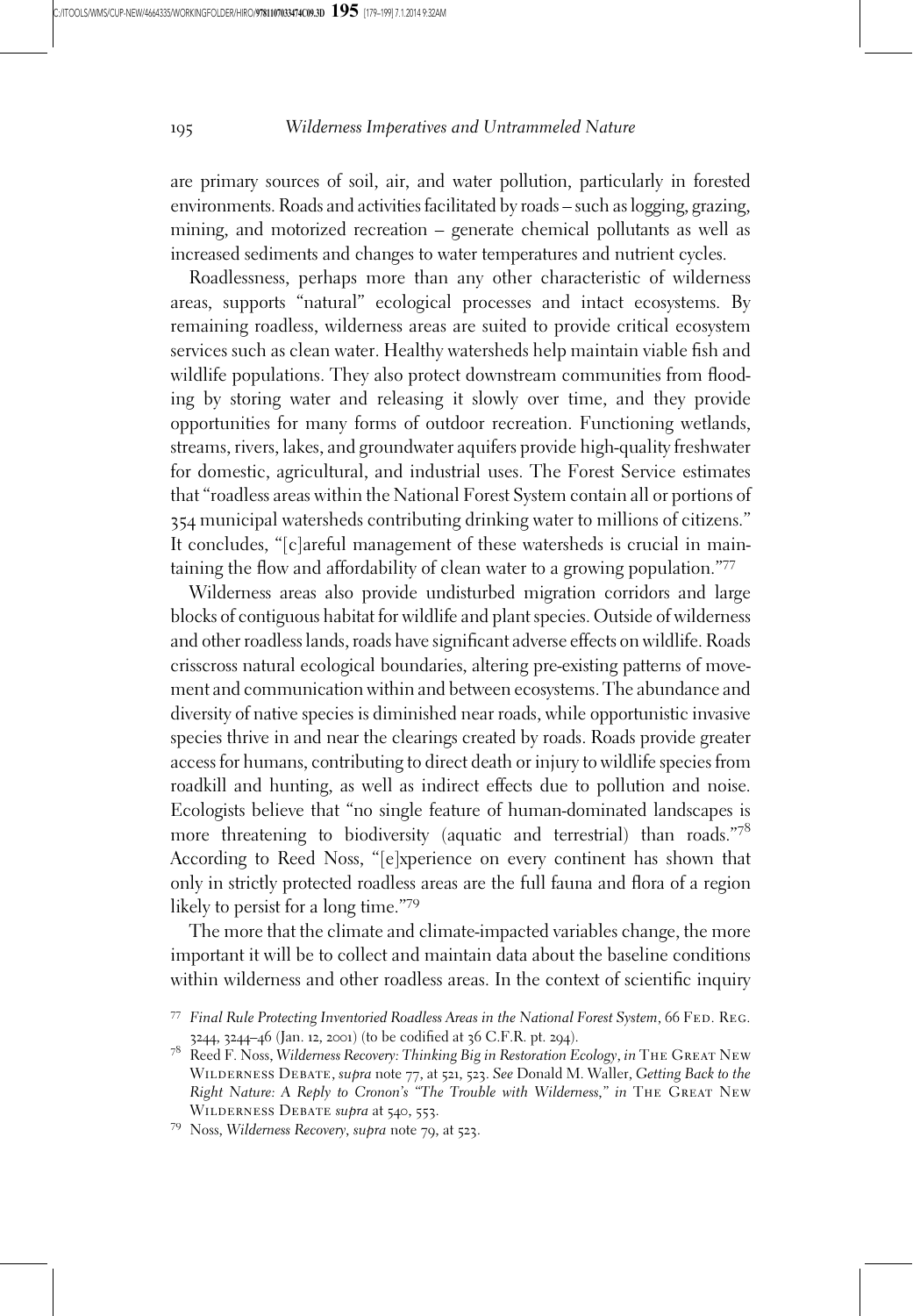and ecological management, wilderness areas serve as "barometers"<sup>80</sup> or "natural archives."<sup>81</sup> According to Aldo Leopold, wilderness is "a base-datum of normality, a picture of how healthy land maintains itself."<sup>82</sup>

Data collected in wilderness areas can guide future management decisions for lands within and outside of wilderness areas. According to forest ecologists, "[r]esearch in wilderness areas plays a critical role in disentangling natural and anthropogenic changes in ecosystems by providing a network of sites where local impacts are minimized relative to adjacent, more intensely managed areas."<sup>83</sup> Within wilderness areas, scientists have found "rich repositories of paleoclimate and paleoecological data (for example, tree rings, sediment cores, macrofossil deposits)," which foster greater understanding of climateecosystem interactions under conditions that are novel compared to current conditions.<sup>84</sup> The continued preservation of networks of wilderness and other large, undisturbed natural areas can "facilitate cross-site comparisons and cross-scale analyses necessary to elucidate the complex interactions between global changes and local response."<sup>85</sup> By comparing an undisturbed physical setting with more intensively managed areas, researchers will be better able to attribute changing conditions to human versus natural causes and better able to adapt their management strategies to achieve sustainable outcomes in both types of areas. Thus, scientific research based on conditions in wilderness areas will continue to be "critical to detecting the impact of climate change," discerning cause-and-effect relationships between human activities and environmental responses, and choosing among future management options for surrounding or similar areas.<sup>86</sup>

## THE SPIRITUAL VALUES OF WILDERNESS<sup>87</sup>

Beyond scientific and ecological values, wilderness also provides matrices for other important cultural needs that arise in the context of civil society. There is

<sup>&</sup>lt;sup>80</sup> 66 Fed. Reg. at 3245.<br><sup>81</sup> Lisa J. Grumlich, U.S. Department of Agriculture, Forest Service, Rocky<br>Mountain Research Station Proceedings RMRS-P-1 5-VOL-3, at 27 (1999).

<sup>&</sup>lt;sup>82</sup> David N. Cole, The Importance of Archiving Baseline Wilderness Data, 13 INT'L J. OF WILDERNESS 30, 30 (2007) (quoting Leopold, Wilderness as a Land Laboratory, 6 LIVING WILDERNESS 3 [1941]).

<sup>83</sup> Grumlich, supra note 82, at 27. See Peter M. Vitousek et al., GLOBAL CHANGE AND Wilderness Science, U.S. Department of Agriculture, Forest Service, ROCKY MOUNTAIN RESEARCH PROCEEDINGS RMRS-P-15-VOL-1, at 8 (2000).<br><sup>84</sup> Grumlich, *supra* note 82, at 27.

<sup>&</sup>lt;sup>85</sup> Id. at 31.<br><sup>86</sup> Id. at 27.<br><sup>87</sup> This subtitle is from Nagle, *Spiritual Values of Wilderness, supra* note 7.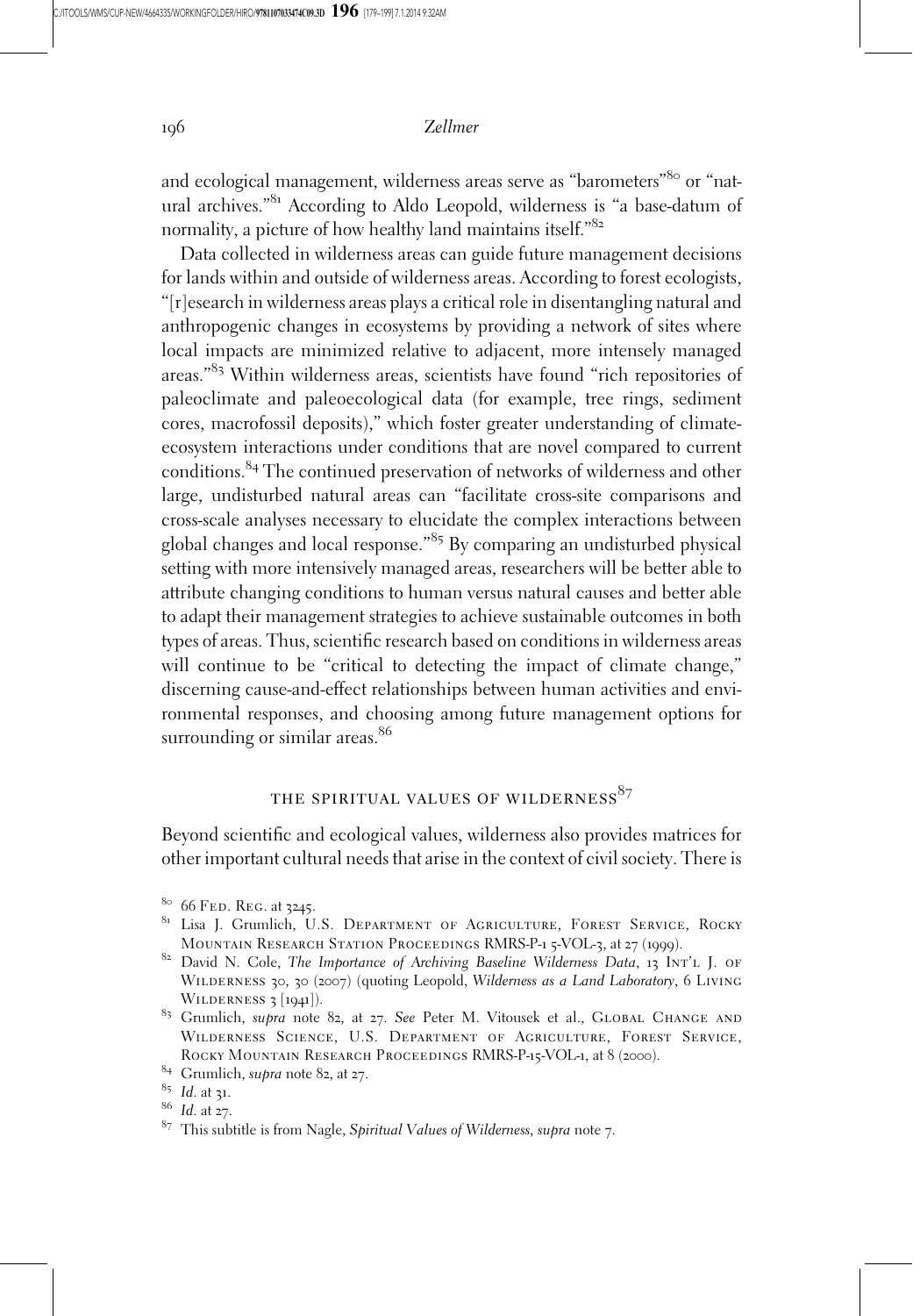something spiritual and transcendent about wilderness preservation. As Professor Jan Neuman argued, "[r]aised in a [modern] society ..., luxury has outpaced ancestral understanding."<sup>88</sup> Making the choice of deliberate nonintervention in wilderness areas is one important means of kindling the fires of ancestral understanding of the world around us and deepening our awareness of and respect for nature's autonomy.

Although their writings were separated by several decades, both Henry David Thoreau and John Muir viewed wilderness as "a sanctuary of freedom, a refuge of sanity in an overcivilized world, and as somewhere to be profoundly humbled."<sup>89</sup> According to Thoreau, wildness "is the bog in our brains and bowels, the primitive vigor of Nature in us, that inspires th[e] dream."<sup>90</sup> Muir added, "[w]hile God's glory was written over all His works, in the wilderness the letters were capitalized."<sup>91</sup>

Today, federal wilderness areas provide peace, quiet, and a pathway to spiritual and physical well-being. These virtues remain intact through the constructive force of the Wilderness Act, which compels the identification and preservation of special places that are not subject to consumptive, commercial, and transformative uses by humans. Preserving untrammeled wilderness areas will continue to provide spiritual sustenance for present and future generations. Surely, as a society, we can afford to set aside at least one category of land holdings that are not subject to human domination.<sup>92</sup> We can hardly afford not to.

# conservation implications: "in wildness is the preservation of the world"<sup>93</sup>

The objective of the Wilderness Act is to protect the wild, untrammeled characteristics of wilderness while letting endemic, unmanipulated processes and functions within wilderness take their course. As we now know, those processes and functions are complex, dynamic, and often unpredictable. Even when they are predictable, we might not care for their new direction – grasslands rather than forests in the Boundary Waters Wilderness, for example. Yet

<sup>&</sup>lt;sup>88</sup> Troy L. Payne & Janet Neuman, *Remembering Rain*, 37 ENVTL. 105, 106 (2007).<br><sup>89</sup> Zellmer, *Preservation Paradox*, *supra* note 77, at 1027.

<sup>&</sup>lt;sup>90</sup> Henry David Thoreau, Journal, Aug. 30, 1856, epigraph to Simon Schama, Landscape and Memory (1995)).<br><sup>91</sup> R. Nash, WILDERNESS AND THE AMERICAN MIND 125 (4th ed. 2001).<br><sup>92</sup> Peter Landres, *Let It Be: A Hands Off Approach to Wilderness and Protected Areas*, in BEYOND

NATURALNESS, supra note 3, at 92–93.<br><sup>93</sup> Henry David Thoreau, Walking, in The Great New WILDERNESS DEBATE, supra note 77,

at 31, 37.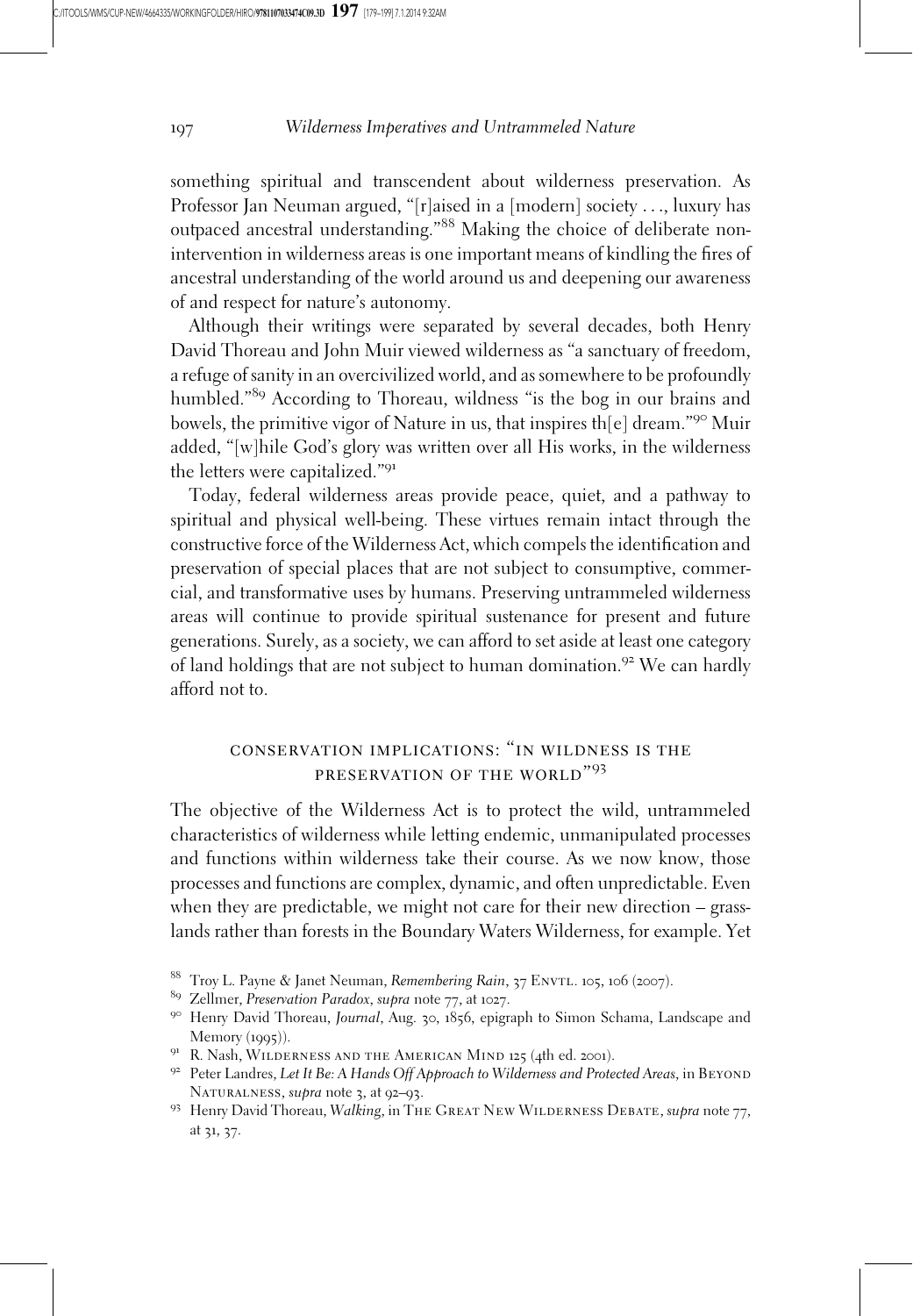maintaining "untrammeled" wilderness areas still serves the purposes of both restraint – keeping it wild – and naturalness. As Howard Zahniser famously said, we should be guardians of wilderness, not gardeners.<sup>94</sup> A federal judge carried Zahniser's analogy forward into case law: "Nature may not always be as beautiful as a garden but producing gardens is not the aim of the Wilderness Act."<sup>95</sup>

The Wilderness Act teaches us that the law can and should support a noninterventionist stance. The Wilderness Act itself is the most restrictive statute in federal land management law, bar none, and it was intentionally designed to favor preservation over intervention, however well meaning such intervention may be. Letting nature take its course – evolutionarily and climatically – in wilderness areas, which comprise such a small slice of the U.S. land base, remains a valid and even imperative approach to land management. While other categories of land holdings may be and often are manipulated in deliberate ways to achieve higher resource outputs or greater biological diversity, wilderness provides a contrast and a baseline against which to measure and understand the effects of such manipulative activities elsewhere.<sup>96</sup> By enhancing our understanding of the natural world, in wilderness is the preservation of the human spirit – "the primitive vigor of Nature in us, that inspires th[e] dream."<sup>97</sup>

Adaptive management experiments aimed at restoring or maintaining natural processes and endemic species outside of wilderness areas will be more meaningful, and we can learn more from them, if wilderness is left alone to provide a contrast to areas that are manipulated. Although historic characteristics and variability can no longer be the primary reference points for decision making, learning more about how ecological systems have adapted and are adapting to stressors such as heat, drought, fire, and floods will be essential in planning for the future. Unless we understand a system perfectly – an impossible task – interventions aimed at increasing the stability of the system in a particular historic state may, in fact, increase the fragility of the system and do more damage than the perturbations that caused the degradation in the first place. An effective idea of wilderness would limit human interventions to those minimally necessary to remove previously or presently imposed human

<sup>94</sup> Howard Zahniser, Guardians not Gardeners, 83 THE LIVING WILDERNESS 2 (1963).<br>95 Minn. Pub. Interest Research Grp. v. Butz, 401 F. Supp. 1276, 1331 (D. Minn. 1975).

<sup>96</sup> See, e.g., National Forest Management Act, <sup>16</sup> U.S.C. § <sup>1604</sup>(e)(1) (Forests to be managed for sustained yields and multiple uses); Federal Lands Policy and Management Act, 43 U.S.C. §  $1701(a)(7)$  (BLM lands to be managed for sustained yields and multiple uses); National Wildlife Refuge Administration Improvement Act, 16 U.S.C. §§ 668dd–668ee (wildlife refuges to be managed for wildlife conservation and biological diversity). 97 Thoreau, Journal, supra note 91.